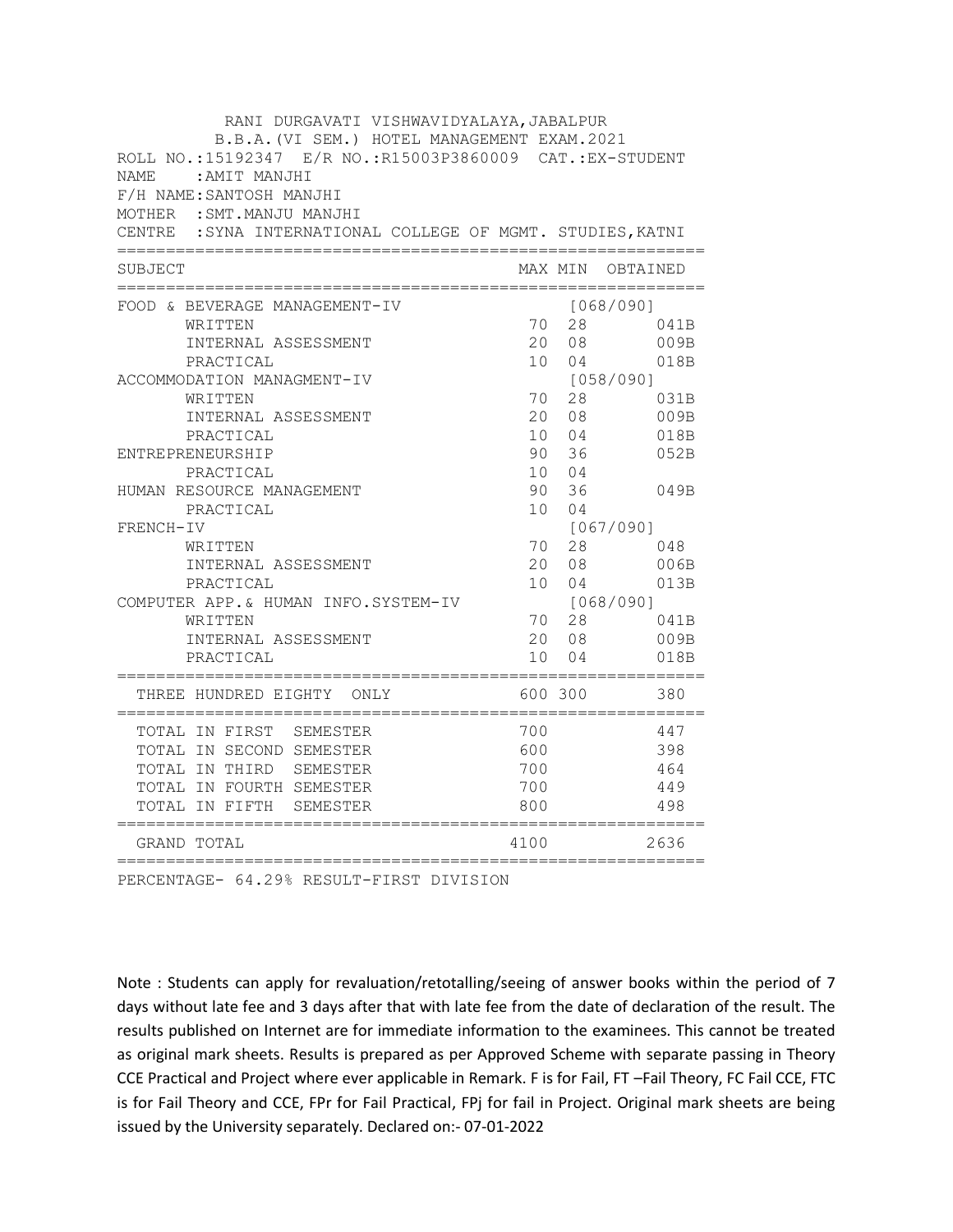| RANI DURGAVATI VISHWAVIDYALAYA, JABALPUR<br>B.B.A. (VI SEM.) HOTEL MANAGEMENT EXAM. 2021<br>ROLL NO.:15192368 E/R NO.:R15003P3860016 CAT.:EX-STUDENT<br>:Surya Pratap Singh Chouhan<br>NAME<br>F/H NAME: OMKAR SINGH CHOUHAN<br>MOTHER : SMT. VIMLA SINGH CHOUHAN<br>CENTRE : SYNA INTERNATIONAL COLLEGE OF MGMT. STUDIES, KATNI |                                   |                                  |                                       |
|----------------------------------------------------------------------------------------------------------------------------------------------------------------------------------------------------------------------------------------------------------------------------------------------------------------------------------|-----------------------------------|----------------------------------|---------------------------------------|
| SUBJECT                                                                                                                                                                                                                                                                                                                          |                                   |                                  | MAX MIN OBTAINED                      |
| FOOD & BEVERAGE MANAGEMENT-IV<br>WRITTEN<br>INTERNAL ASSESSMENT<br>PRACTICAL                                                                                                                                                                                                                                                     | 70<br>20<br>10 <sup>1</sup>       | 28<br>08<br>04                   | [069/090]<br>047<br>006<br>016        |
| ACCOMMODATION MANAGMENT-IV<br>WRITTEN<br>INTERNAL ASSESSMENT<br>PRACTICAL                                                                                                                                                                                                                                                        | 70<br>20<br>10 <sup>1</sup>       | 28<br>08<br>04                   | [063/090]<br>045<br>006<br>012        |
| ENTREPRENEURSHIP<br>PRACTICAL<br>HUMAN RESOURCE MANAGEMENT                                                                                                                                                                                                                                                                       | 90<br>10<br>90                    | 36<br>04<br>36                   | 072<br>060                            |
| PRACTICAL<br>FRENCH-IV<br>WRITTEN<br>INTERNAL ASSESSMENT                                                                                                                                                                                                                                                                         | 10<br>70<br>20                    | 04<br>28<br>08                   | [074/090]<br>057<br>006               |
| PRACTICAL<br>COMPUTER APP.& HUMAN INFO.SYSTEM-IV<br>WRITTEN<br>INTERNAL ASSESSMENT<br>PRACTICAL                                                                                                                                                                                                                                  | 10 <sup>1</sup><br>70<br>20<br>10 | 04<br>28<br>08<br>0 <sub>4</sub> | 011<br>[062/090]<br>042<br>007<br>013 |
| FOUR HUNDRED ELEVEN ONLY                                                                                                                                                                                                                                                                                                         |                                   | 600 300                          | 411                                   |
| TOTAL IN FIRST SEMESTER<br>TOTAL IN SECOND SEMESTER<br>TOTAL IN THIRD SEMESTER<br>TOTAL IN FOURTH SEMESTER<br>TOTAL IN FIFTH<br>SEMESTER                                                                                                                                                                                         | 700<br>600<br>700<br>700<br>800   |                                  | 409<br>335<br>409<br>447<br>514       |
| =======================<br>GRAND TOTAL<br>==========<br>;=================================                                                                                                                                                                                                                                       | 4100                              |                                  | 2525                                  |

PERCENTAGE- 61.58% RESULT-FIRST DIVISION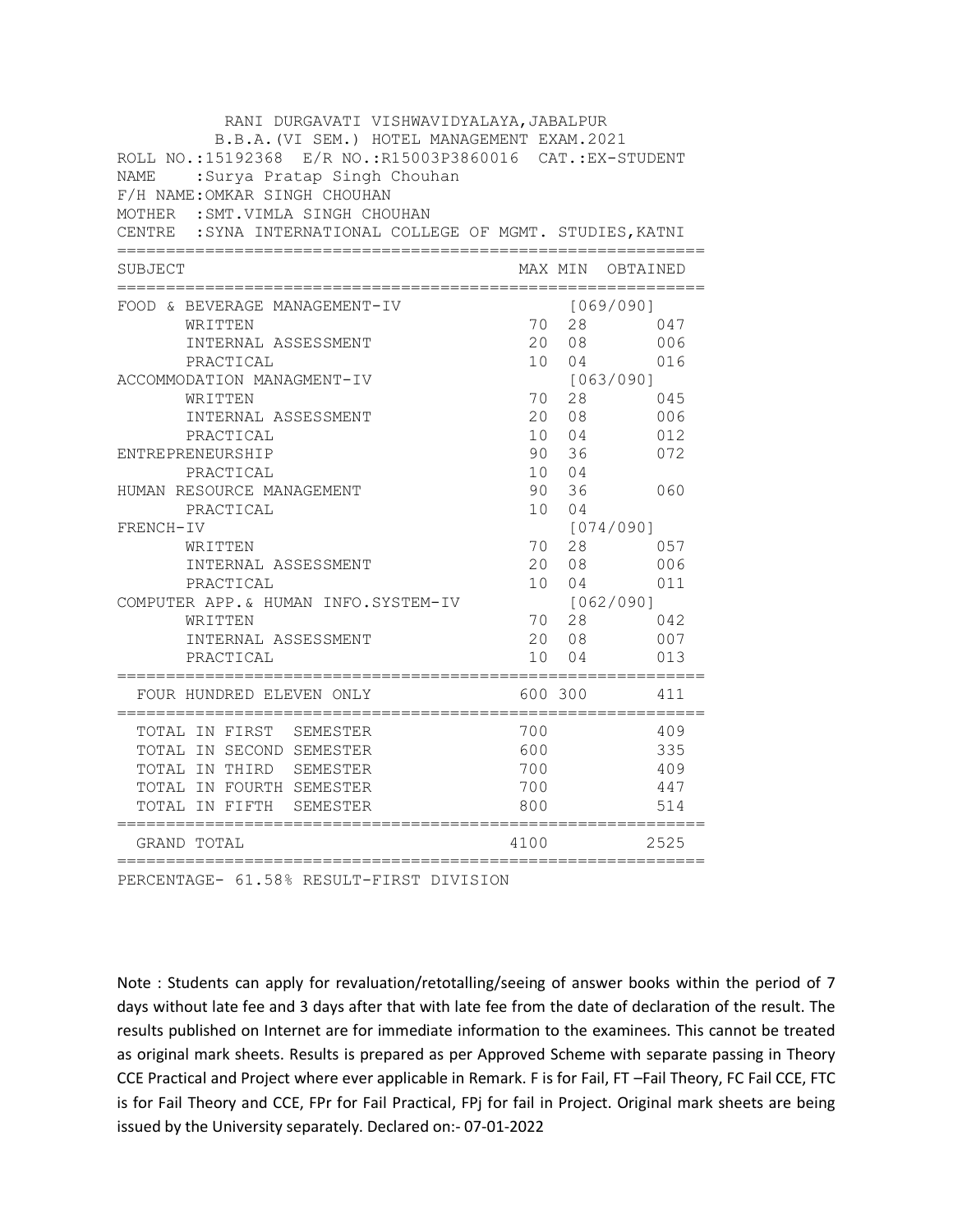| RANI DURGAVATI VISHWAVIDYALAYA, JABALPUR                                                 |      |         |                  |  |
|------------------------------------------------------------------------------------------|------|---------|------------------|--|
| B.B.A. (VI SEM.) HOTEL MANAGEMENT EXAM. 2021                                             |      |         |                  |  |
| ROLL NO.:16159846 E/R NO.:R16003P860011 CAT.:EX-STUDENT                                  |      |         |                  |  |
| :Antony Churchill Blesson<br>NAME                                                        |      |         |                  |  |
| F/H NAME: ANTONY WILSON                                                                  |      |         |                  |  |
| MOTHER : SMT. AMARY ANITA<br>CENTRE : SYNA INTERNATIONAL COLLEGE OF MGMT. STUDIES, KATNI |      |         |                  |  |
|                                                                                          |      |         |                  |  |
| SUBJECT                                                                                  |      | MAX MIN | OBTAINED         |  |
| FOOD & BEVERAGE MANAGEMENT-IV                                                            |      |         | [075/090]        |  |
| WRITTEN                                                                                  | 70   | 28      | 051              |  |
| INTERNAL ASSESSMENT                                                                      | 20   | 08      | 008              |  |
| PRACTICAL                                                                                | 10   | 04      | 016              |  |
| ACCOMMODATION MANAGMENT-IV                                                               |      |         | [064/090]        |  |
| WRITTEN                                                                                  | 70   | 28      | 041              |  |
| INTERNAL ASSESSMENT                                                                      | 20   | 08      | 008              |  |
| PRACTICAL                                                                                |      | 10 04   | 015              |  |
| ENTREPRENEURSHIP                                                                         | 90   | 36      | 075              |  |
| PRACTICAL                                                                                |      | 10 04   |                  |  |
| HUMAN RESOURCE MANAGEMENT                                                                | 90   | 36      | 057              |  |
| PRACTICAL                                                                                | 10   | 04      |                  |  |
| FRENCH-IV<br>WRITTEN                                                                     | 70   | 28      | [070/090]<br>050 |  |
| INTERNAL ASSESSMENT                                                                      | 20   | 08      | 006              |  |
| PRACTICAL                                                                                |      | 10 04   | 014              |  |
| COMPUTER APP.& HUMAN INFO.SYSTEM-IV                                                      |      |         | [067/090]        |  |
| WRITTEN                                                                                  | 70   | 28      | 044              |  |
| INTERNAL ASSESSMENT                                                                      |      | 20 08   | 007              |  |
| PRACTICAL                                                                                | 10   | 04      | 016              |  |
| FOUR HUNDRED TWENTY ONLY                                                                 |      | 600 300 | 420              |  |
| TOTAL IN FIRST SEMESTER                                                                  | 700  |         | 499              |  |
| TOTAL IN SECOND SEMESTER                                                                 | 600  |         | 452              |  |
| TOTAL IN THIRD SEMESTER                                                                  | 700  |         | 430              |  |
| TOTAL IN FOURTH SEMESTER                                                                 | 700  |         | XXX              |  |
| TOTAL IN FIFTH SEMESTER                                                                  | 800  |         | 646              |  |
| :===============<br>GRAND TOTAL                                                          | 4100 |         | $\Omega$         |  |

PERCENTAGE- 0% RESULT-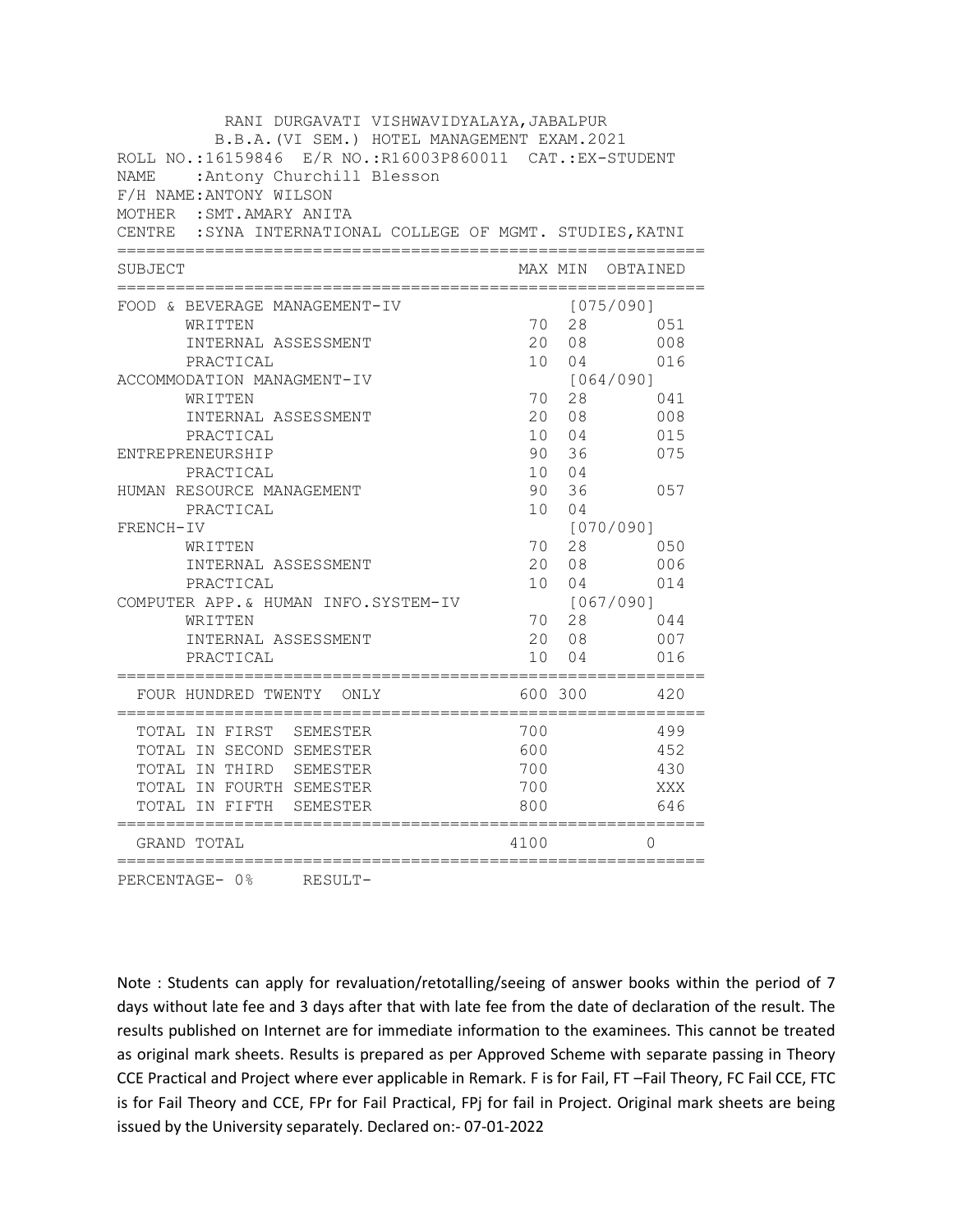| RANI DURGAVATI VISHWAVIDYALAYA, JABALPUR<br>B.B.A. (VI SEM.) HOTEL MANAGEMENT EXAM. 2021                                  |                 |         |                  |
|---------------------------------------------------------------------------------------------------------------------------|-----------------|---------|------------------|
| ROLL NO.:17114003 E/R NO.:R17003P3860041 CAT.:REGULAR<br>NAME : Abhishek Kumar Tiwari<br>F/H NAME: ANURENDRA KUMAR TIWARI |                 |         |                  |
| MOTHER : SMT. MAMTA TIWARI<br>CENTRE : SYNA INTERNATIONAL COLLEGE OF MGMT. STUDIES, KATNI                                 |                 |         |                  |
| SUBJECT                                                                                                                   |                 |         | MAX MIN OBTAINED |
| FOOD & BEVERAGE MANAGEMENT-IV                                                                                             |                 |         | [076/090]        |
| WRITTEN                                                                                                                   | 70              |         | 28<br>051        |
| INTERNAL ASSESSMENT                                                                                                       | 20              | 08      | 008              |
| PRACTICAL                                                                                                                 | 10 <sup>1</sup> | 04      | 017              |
| ACCOMMODATION MANAGMENT-IV                                                                                                |                 |         | [079/090]        |
| WRITTEN                                                                                                                   | 70              | 28      | 057              |
| INTERNAL ASSESSMENT                                                                                                       | 20              | 08      | 007              |
| PRACTICAL                                                                                                                 | 10              | 04      | 015              |
| ENTREPRENEURSHIP                                                                                                          | 90              | 36      | 072              |
| PRACTICAL                                                                                                                 |                 | 10 04   |                  |
| HUMAN RESOURCE MANAGEMENT                                                                                                 | 90              | 36      | 064              |
| PRACTICAL                                                                                                                 | 10              | 04      |                  |
| FRENCH-IV                                                                                                                 |                 |         | [072/090]        |
| WRITTEN                                                                                                                   | 70              | 28      | 054              |
| INTERNAL ASSESSMENT                                                                                                       | 20              | 08      | 006              |
| PRACTICAL                                                                                                                 | 10              | 04      | 012              |
| COMPUTER APP.& HUMAN INFO.SYSTEM-IV<br>WRITTEN                                                                            | 70              | 28      | [072/090]<br>052 |
| INTERNAL ASSESSMENT                                                                                                       | 20              | 08      | 007              |
| PRACTICAL                                                                                                                 | 10              | 04      | 013              |
|                                                                                                                           |                 |         |                  |
| FOUR HUNDRED FORTY EIGHT ONLY                                                                                             |                 | 600 300 | 448              |
| TOTAL IN FIRST SEMESTER                                                                                                   | 700             |         | 345              |
| TOTAL IN SECOND SEMESTER                                                                                                  | 600             |         | 402              |
| TOTAL IN THIRD SEMESTER                                                                                                   | 700             |         | 470              |
| TOTAL IN FOURTH SEMESTER                                                                                                  | 700             |         | 415              |
| TOTAL IN FIFTH<br>SEMESTER                                                                                                | 800             |         | 635              |
| ==========================<br>GRAND TOTAL                                                                                 | 4100            |         | 2715             |

PERCENTAGE- 66.21% RESULT-FIRST DIVISION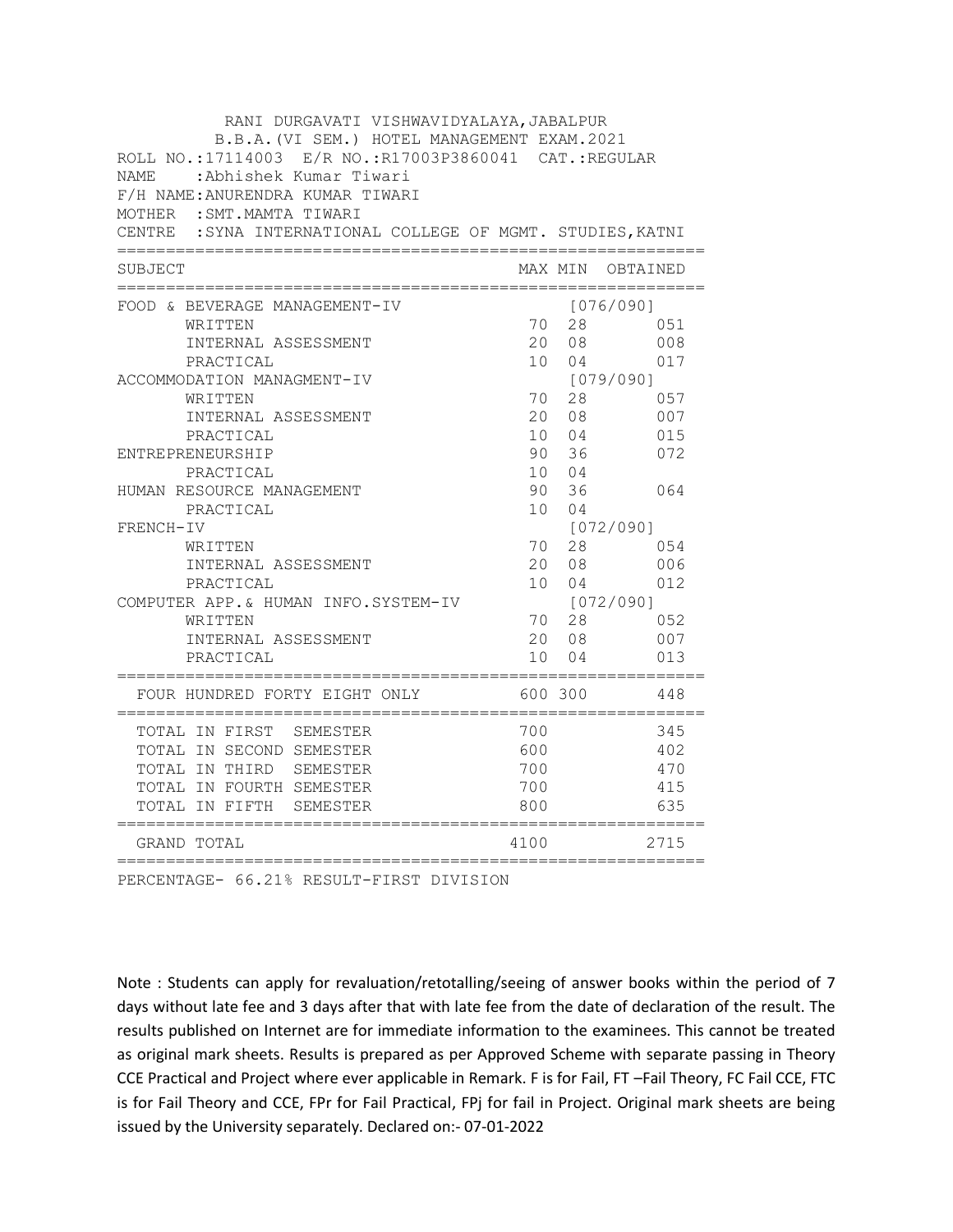| RANI DURGAVATI VISHWAVIDYALAYA, JABALPUR                    |                 |             |                  |
|-------------------------------------------------------------|-----------------|-------------|------------------|
| B.B.A. (VI SEM.) HOTEL MANAGEMENT EXAM. 2021                |                 |             |                  |
| ROLL NO.:17114004 E/R NO.:R17003P3860042 CAT.:REGULAR       |                 |             |                  |
| : Akhand Pratap Singh<br>NAME                               |                 |             |                  |
| F/H NAME: KRISHAN GOPAL SINGH                               |                 |             |                  |
| MOTHER : SMT. MEENA SINGH                                   |                 |             |                  |
| CENTRE : SYNA INTERNATIONAL COLLEGE OF MGMT. STUDIES, KATNI |                 |             |                  |
| SUBJECT                                                     |                 |             | MAX MIN OBTAINED |
| FOOD & BEVERAGE MANAGEMENT-IV                               |                 |             | [074/090]        |
| WRITTEN                                                     | 70              |             | 28 — 28<br>048   |
| INTERNAL ASSESSMENT                                         | 20              | 08          | 008              |
| PRACTICAL                                                   | 10 <sup>1</sup> | 04          | 018              |
| ACCOMMODATION MANAGMENT-IV                                  |                 |             | [074/090]        |
| WRITTEN                                                     | 70              | 28          | 052              |
| INTERNAL ASSESSMENT                                         |                 | 20 08       | 007              |
| PRACTICAL                                                   |                 | 10 04       | 015              |
| ENTREPRENEURSHIP                                            |                 | 90 36       | 065              |
| PRACTICAL                                                   |                 | 10 04       |                  |
| HUMAN RESOURCE MANAGEMENT                                   |                 | 90 36       | 056              |
| PRACTICAL                                                   |                 | 10 04       |                  |
| FRENCH-IV                                                   |                 |             | [073/090]        |
| WRITTEN<br>INTERNAL ASSESSMENT                              | 70              | 28<br>20 08 | 055<br>006       |
| PRACTICAL                                                   | 10              | 04          | 012              |
| COMPUTER APP.& HUMAN INFO.SYSTEM-IV                         |                 |             | [062/090]        |
| WRITTEN                                                     | 70              | 28          | 042              |
| INTERNAL ASSESSMENT                                         |                 | 20 08       | 006              |
| PRACTICAL                                                   | 10              | 04          | 014              |
| FOUR HUNDRED SIXTEEN ONLY                                   |                 | 600 300     | 416              |
| TOTAL IN FIRST SEMESTER                                     | 700             |             | 458              |
| TOTAL IN SECOND SEMESTER                                    | 600             |             | 442              |
| TOTAL IN THIRD SEMESTER                                     | 700             |             | 416              |
| TOTAL IN FOURTH SEMESTER                                    | 700             |             | 469              |
| TOTAL IN FIFTH<br>SEMESTER                                  | 800             |             | 655              |
| =========================<br>GRAND TOTAL                    | 4100            |             | 2856             |

PERCENTAGE- 69.65% RESULT-FIRST DIVISION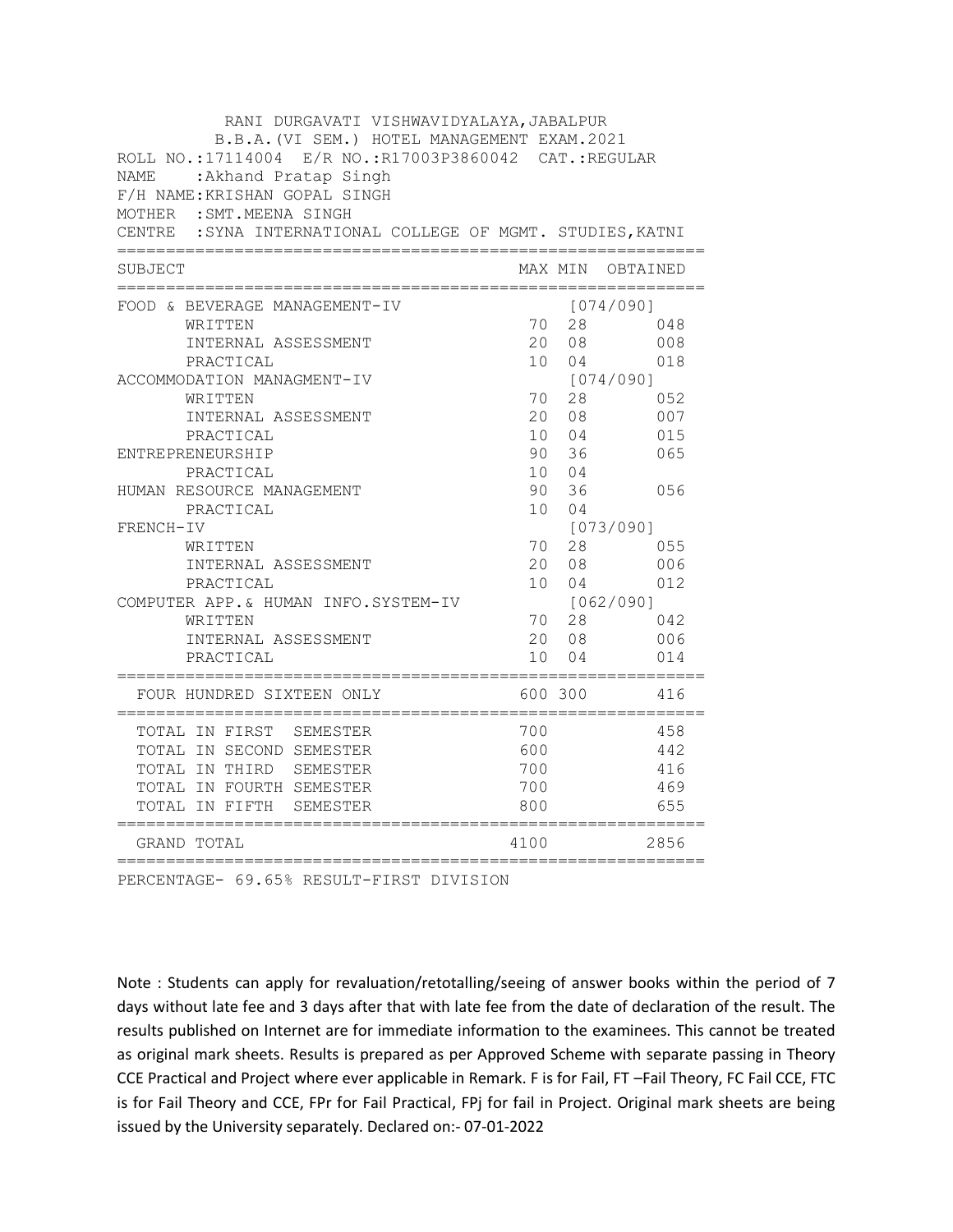| RANI DURGAVATI VISHWAVIDYALAYA, JABALPUR                                                              |                 |                |            |
|-------------------------------------------------------------------------------------------------------|-----------------|----------------|------------|
| B.B.A. (VI SEM.) HOTEL MANAGEMENT EXAM. 2021<br>ROLL NO.:17114005 E/R NO.:R17003P3860026 CAT.:REGULAR |                 |                |            |
| <b>NAME</b><br>:Amit Samdariya                                                                        |                 |                |            |
| F/H NAME: SATEESH                                                                                     |                 |                |            |
| MOTHER : SMT. PUSHPLATA                                                                               |                 |                |            |
| CENTRE : SYNA INTERNATIONAL COLLEGE OF MGMT. STUDIES, KATNI                                           |                 |                |            |
|                                                                                                       |                 |                |            |
| SUBJECT                                                                                               |                 | MAX MIN        | OBTAINED   |
| FOOD & BEVERAGE MANAGEMENT-IV                                                                         |                 |                | [072/090]  |
| WRITTEN                                                                                               | 70              | 28             | 050        |
| INTERNAL ASSESSMENT                                                                                   | 20              | 08             | 006        |
| PRACTICAL                                                                                             | 10 <sup>1</sup> | 04             | 016        |
| ACCOMMODATION MANAGMENT-IV                                                                            |                 |                | [068/090]  |
| WRITTEN                                                                                               | 70              | 28             | 048        |
| INTERNAL ASSESSMENT                                                                                   |                 | 20 08          | 006        |
| PRACTICAL                                                                                             |                 | 10 04          | 014        |
| ENTREPRENEURSHIP                                                                                      | 90              | 36             | 063        |
| PRACTICAL                                                                                             |                 | 10 04          |            |
| HUMAN RESOURCE MANAGEMENT                                                                             | 90              | 36             | 060        |
| PRACTICAL                                                                                             | 10              | 04             |            |
| FRENCH-IV                                                                                             |                 |                | [072/090]  |
| WRITTEN<br>INTERNAL ASSESSMENT                                                                        | 70              | 28<br>20 08    | 054<br>006 |
| PRACTICAL                                                                                             | 10              | 04             | 012        |
| COMPUTER APP.& HUMAN INFO.SYSTEM-IV                                                                   |                 |                | [069/090]  |
| WRITTEN                                                                                               | 70              | 28             | 049        |
| INTERNAL ASSESSMENT                                                                                   |                 | 20 08          | 006        |
| PRACTICAL                                                                                             | 10              | 0 <sub>4</sub> | 014        |
|                                                                                                       |                 |                |            |
| FOUR HUNDRED SIXTEEN ONLY                                                                             |                 | 600 300        | 416        |
| TOTAL IN FIRST SEMESTER                                                                               | 700             |                | 466        |
| TOTAL IN SECOND SEMESTER                                                                              | 600             |                | 369        |
| TOTAL IN THIRD SEMESTER                                                                               | 700             |                | 426        |
| TOTAL IN FOURTH SEMESTER                                                                              | 700             |                | 407        |
| TOTAL IN FIFTH SEMESTER                                                                               | 800             |                | 633        |
| ==============<br>GRAND TOTAL                                                                         | 4100            |                | 2717       |

PERCENTAGE- 66.26% RESULT-FIRST DIVISION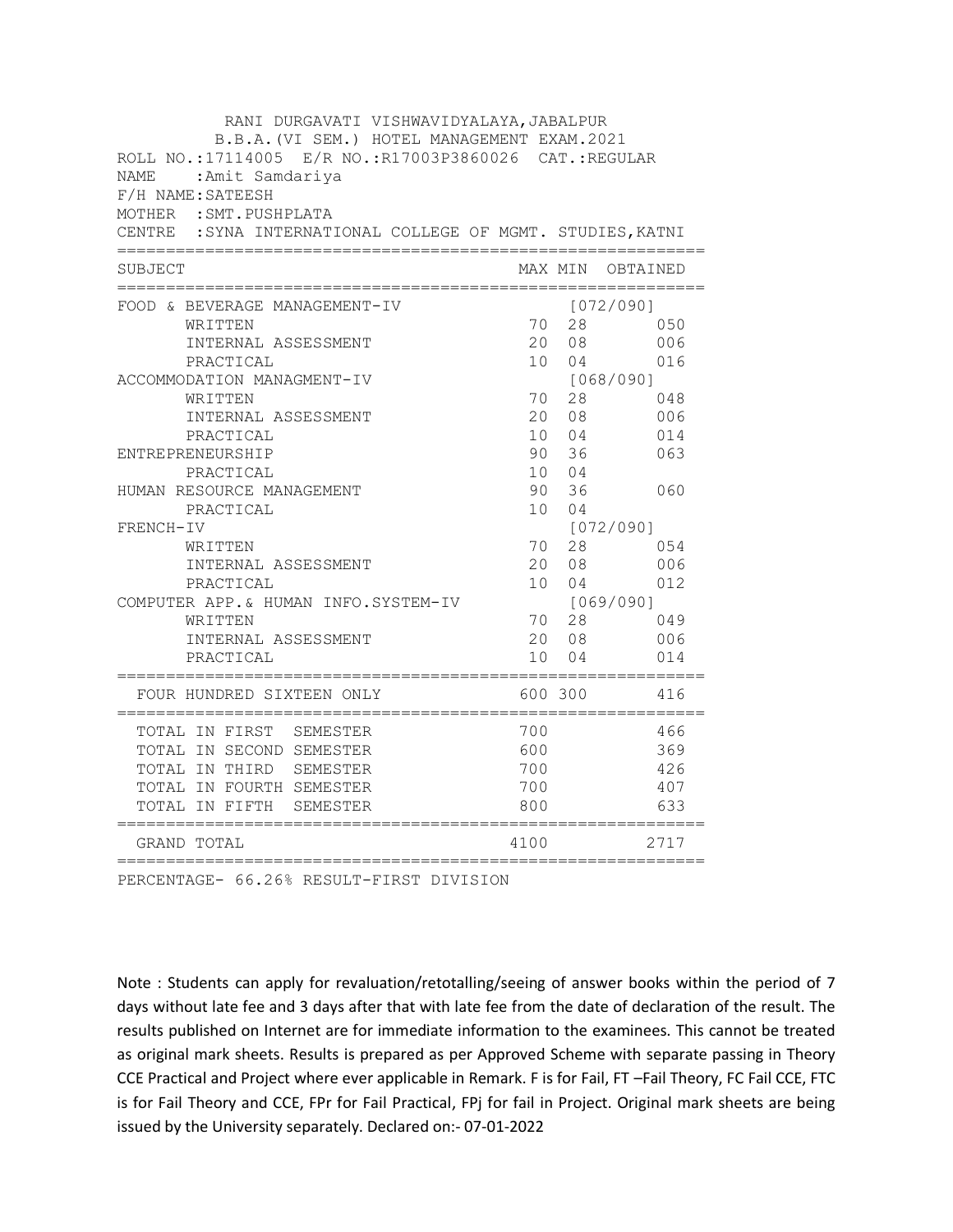| RANI DURGAVATI VISHWAVIDYALAYA, JABALPUR                    |                 |                |                                   |
|-------------------------------------------------------------|-----------------|----------------|-----------------------------------|
| B.B.A. (VI SEM.) HOTEL MANAGEMENT EXAM. 2021                |                 |                |                                   |
| ROLL NO.:17114006 E/R NO.:R17003P3860038 CAT.:REGULAR       |                 |                |                                   |
| : Jatin Chakrawarty<br>NAME                                 |                 |                |                                   |
| F/H NAME: SURESH CHAKRAWARTY                                |                 |                |                                   |
| MOTHER : SMT. ANITA CHAKRAWARTY                             |                 |                |                                   |
| CENTRE : SYNA INTERNATIONAL COLLEGE OF MGMT. STUDIES, KATNI |                 |                |                                   |
| SUBJECT                                                     |                 |                | MAX MIN OBTAINED                  |
|                                                             |                 |                |                                   |
| FOOD & BEVERAGE MANAGEMENT-IV<br>WRITTEN                    | 70              | 28             | [069/090]<br>047                  |
| INTERNAL ASSESSMENT                                         | 20              | 08             | 007                               |
| PRACTICAL                                                   | 10              | 04             | 015                               |
| ACCOMMODATION MANAGMENT-IV                                  |                 |                | [067/090]                         |
| WRITTEN                                                     | 70              | 28             | 046                               |
| INTERNAL ASSESSMENT                                         | 20              | 08             | 007                               |
| PRACTICAL                                                   | 10 <sup>1</sup> | 04             | 014                               |
| ENTREPRENEURSHIP                                            | 90              | 36             | 072                               |
| PRACTICAL                                                   | 10              | 04             |                                   |
| HUMAN RESOURCE MANAGEMENT                                   | 90              | 36             | 060                               |
| PRACTICAL                                                   | 10              | 0 <sub>4</sub> |                                   |
| FRENCH-IV                                                   |                 |                | [073/090]                         |
| WRITTEN                                                     | 70              | 28             | 053                               |
| INTERNAL ASSESSMENT                                         | 20              | 08             | 006                               |
| PRACTICAL                                                   | 10 <sup>1</sup> | 04             | 014                               |
| COMPUTER APP. & HUMAN INFO. SYSTEM-IV                       |                 |                | [066/090]                         |
| WRITTEN                                                     | 70              | 28             | 044                               |
| INTERNAL ASSESSMENT                                         | 20              | 08             | 007                               |
| PRACTICAL                                                   | 10              | 0 <sub>4</sub> | 015                               |
| ==============================<br>FOUR HUNDRED TWENTY ONLY  |                 | 600 300        | .=========================<br>420 |
| TOTAL IN FIRST SEMESTER                                     | 700             |                | 555                               |
| TOTAL IN SECOND SEMESTER                                    | 600             |                | 456                               |
| TOTAL IN THIRD SEMESTER                                     | 700             |                | 471                               |
| TOTAL IN FOURTH SEMESTER                                    | 700             |                | 533                               |
| TOTAL IN FIFTH<br>SEMESTER                                  | 800             |                | 741                               |
| ==========================<br>GRAND TOTAL                   | 4100            |                | 3176                              |

PERCENTAGE- 77.46% RESULT-FIRST DIVISION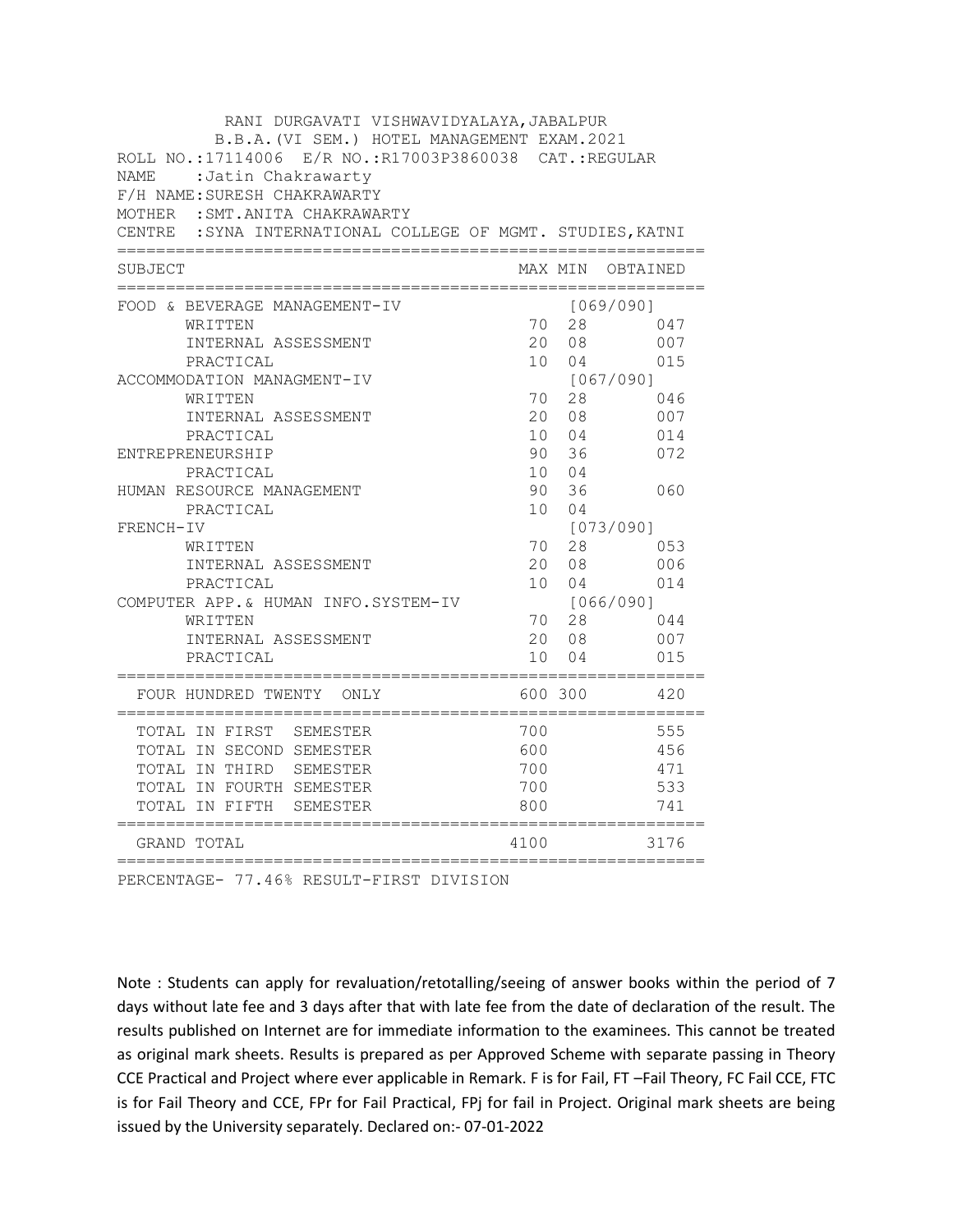| RANI DURGAVATI VISHWAVIDYALAYA, JABALPUR                                                 |                 |                |                  |
|------------------------------------------------------------------------------------------|-----------------|----------------|------------------|
| B.B.A. (VI SEM.) HOTEL MANAGEMENT EXAM. 2021                                             |                 |                |                  |
| ROLL NO.:17114011 E/R NO.:R17003P3860024 CAT.:REGULAR                                    |                 |                |                  |
| NAME<br>:Monika Soni                                                                     |                 |                |                  |
| F/H NAME: RAMPHAL SONI                                                                   |                 |                |                  |
| MOTHER : SMT. SUDESH SONI<br>CENTRE : SYNA INTERNATIONAL COLLEGE OF MGMT. STUDIES, KATNI |                 |                |                  |
|                                                                                          |                 |                |                  |
| SUBJECT                                                                                  |                 |                | MAX MIN OBTAINED |
| FOOD & BEVERAGE MANAGEMENT-IV                                                            |                 |                | [077/090]        |
| WRITTEN                                                                                  | 70              | 28             | 056              |
| INTERNAL ASSESSMENT                                                                      | 20              | 08             | 006              |
| PRACTICAL                                                                                | 10 <sup>1</sup> | 04             | 015              |
| ACCOMMODATION MANAGMENT-IV                                                               |                 |                | [075/090]        |
| WRITTEN                                                                                  | 70              | 28             | 054              |
| INTERNAL ASSESSMENT                                                                      | 20              | 08             | 007              |
| PRACTICAL                                                                                | 10              | 04             | 014              |
| ENTREPRENEURSHIP                                                                         | 90              | 36             | 070              |
| PRACTICAL                                                                                | 10 <sup>1</sup> | 04             |                  |
| HUMAN RESOURCE MANAGEMENT                                                                | 90              | 36             | 058              |
| PRACTICAL                                                                                | 10              | 0 <sub>4</sub> |                  |
| FRENCH-IV                                                                                |                 |                | [073/090]        |
| WRITTEN                                                                                  | 70              | 28             | 054              |
| INTERNAL ASSESSMENT                                                                      | 20              | 08             | 006              |
| PRACTICAL                                                                                | 10 <sup>1</sup> | 04             | 013              |
| COMPUTER APP.& HUMAN INFO.SYSTEM-IV                                                      |                 |                | [072/090]        |
| WRITTEN                                                                                  | 70              | 28             | 050              |
| INTERNAL ASSESSMENT                                                                      | 20              | 08             | 007              |
| PRACTICAL                                                                                | 10              | 04             | 015              |
| FOUR HUNDRED THIRTY SEVEN ONLY                                                           |                 | 600 300        | 437              |
| TOTAL IN FIRST SEMESTER                                                                  | 700             |                | 574              |
| TOTAL IN SECOND SEMESTER                                                                 | 600             |                | 444              |
| TOTAL IN THIRD SEMESTER                                                                  | 700             |                | 490              |
| TOTAL IN FOURTH SEMESTER                                                                 | 700             |                | 499              |
| TOTAL IN FIFTH<br>SEMESTER                                                               | 800             |                | 717              |
| ======================<br>GRAND TOTAL                                                    | 4100            |                | 3161             |

PERCENTAGE- 77.09% RESULT-FIRST DIVISION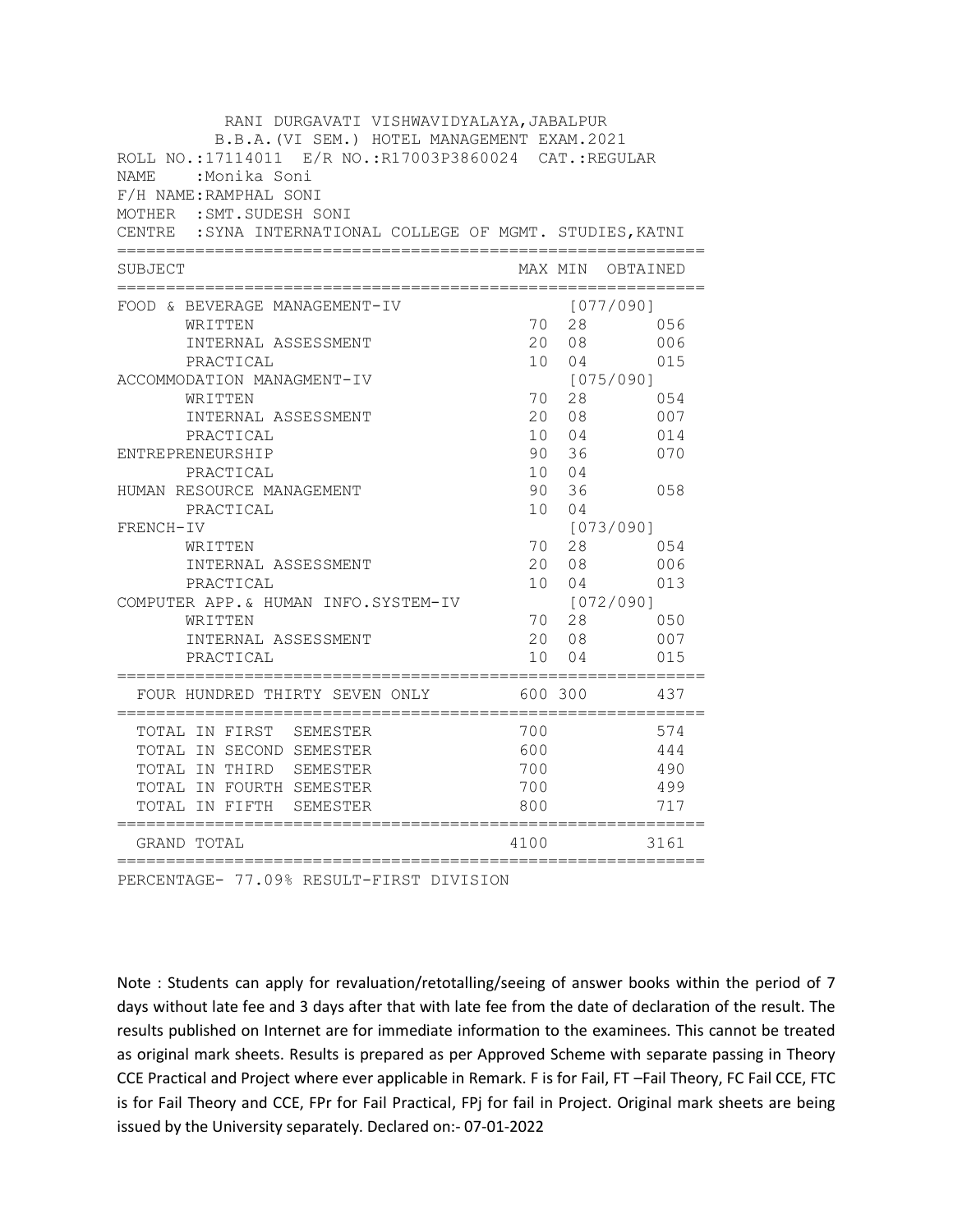| RANI DURGAVATI VISHWAVIDYALAYA, JABALPUR                                                              |                 |                |                  |
|-------------------------------------------------------------------------------------------------------|-----------------|----------------|------------------|
| B.B.A. (VI SEM.) HOTEL MANAGEMENT EXAM. 2021<br>ROLL NO.:17114015 E/R NO.:R17003P3860028 CAT.:REGULAR |                 |                |                  |
| NAME<br>:Nitesh Sahu                                                                                  |                 |                |                  |
| F/H NAME: PANCHAM SAHU                                                                                |                 |                |                  |
| MOTHER : SMT. SEETA SAHU                                                                              |                 |                |                  |
| CENTRE : SYNA INTERNATIONAL COLLEGE OF MGMT. STUDIES, KATNI                                           |                 |                |                  |
|                                                                                                       |                 |                |                  |
| SUBJECT                                                                                               |                 |                | MAX MIN OBTAINED |
| FOOD & BEVERAGE MANAGEMENT-IV                                                                         |                 |                | [065/090]        |
| WRITTEN                                                                                               | 70              | 28             | 045              |
| INTERNAL ASSESSMENT                                                                                   | 20              | 08             | 006              |
| PRACTICAL                                                                                             | 10 <sup>1</sup> | 04             | 014              |
| ACCOMMODATION MANAGMENT-IV                                                                            |                 |                | [073/090]        |
| WRITTEN                                                                                               | 70              | 28             | 054              |
| INTERNAL ASSESSMENT                                                                                   | 20              | 08             | 006              |
| PRACTICAL                                                                                             |                 | 10 04          | 013              |
| ENTREPRENEURSHIP                                                                                      | 90              | 36             | 065              |
| PRACTICAL                                                                                             |                 | 10 04          |                  |
| HUMAN RESOURCE MANAGEMENT                                                                             | 90              | 36<br>04       | 060              |
| PRACTICAL<br>FRENCH-IV                                                                                | 10              |                | [070/090]        |
| WRITTEN                                                                                               | 70              | 28             | 053              |
| INTERNAL ASSESSMENT                                                                                   | 20              | 08             | 005              |
| PRACTICAL                                                                                             | 10              | 04             | 012              |
| COMPUTER APP.& HUMAN INFO.SYSTEM-IV                                                                   |                 |                | [065/090]        |
| WRITTEN                                                                                               | 70              | 28             | 046              |
| INTERNAL ASSESSMENT                                                                                   | 20              | 08             | 006              |
| PRACTICAL                                                                                             | 10              | 0 <sub>4</sub> | 013              |
| FOUR HUNDRED NINE ONLY                                                                                |                 | 600 300        | 409              |
| TOTAL IN FIRST SEMESTER                                                                               | 700             |                | 393              |
| TOTAL IN SECOND SEMESTER                                                                              | 600             |                | 290              |
| TOTAL IN THIRD SEMESTER                                                                               | 700             |                | 420              |
| TOTAL IN FOURTH SEMESTER                                                                              | 700             |                | 381              |
| TOTAL IN FIFTH SEMESTER<br>=====================                                                      | 800             |                | 673              |
| GRAND TOTAL                                                                                           | 4100            |                | 2566             |

PERCENTAGE- 62.58% RESULT-FIRST DIVISION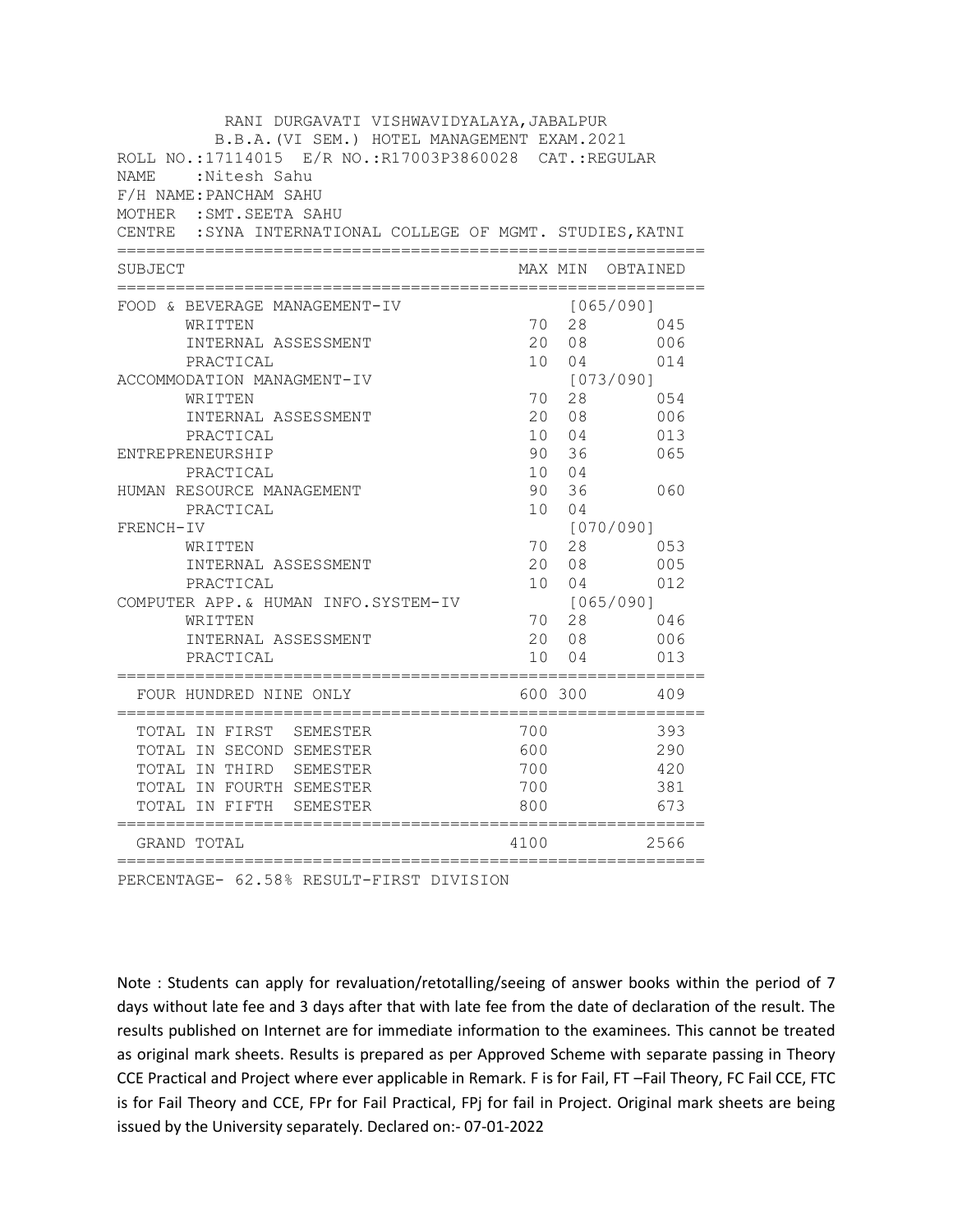| RANI DURGAVATI VISHWAVIDYALAYA, JABALPUR                                                              |                 |                |                            |
|-------------------------------------------------------------------------------------------------------|-----------------|----------------|----------------------------|
| B.B.A. (VI SEM.) HOTEL MANAGEMENT EXAM. 2021<br>ROLL NO.:17114016 E/R NO.:R17003P3860025 CAT.:REGULAR |                 |                |                            |
|                                                                                                       |                 |                |                            |
| <b>NAME</b><br>:Palak Hazari                                                                          |                 |                |                            |
| F/H NAME: ANIL HAZARI<br>MOTHER : SMT. MEENU HAZARI                                                   |                 |                |                            |
| CENTRE : SYNA INTERNATIONAL COLLEGE OF MGMT. STUDIES, KATNI                                           |                 |                |                            |
|                                                                                                       |                 |                |                            |
| SUBJECT                                                                                               |                 |                | MAX MIN OBTAINED           |
| FOOD & BEVERAGE MANAGEMENT-IV                                                                         |                 |                | [070/090]                  |
| WRITTEN                                                                                               | 70              | 28             | 048                        |
| INTERNAL ASSESSMENT                                                                                   | 20              | 08             | 007                        |
| PRACTICAL                                                                                             | 10 <sup>1</sup> | 04             | 015                        |
| ACCOMMODATION MANAGMENT-IV                                                                            |                 |                | [075/090]                  |
| WRITTEN                                                                                               | 70              | 28             | 054                        |
| INTERNAL ASSESSMENT                                                                                   | 20              | 08             | 007                        |
| PRACTICAL                                                                                             | 10              | 04             | 014                        |
| ENTREPRENEURSHIP                                                                                      | 90              | 36             | 070                        |
| PRACTICAL                                                                                             | 10 <sup>1</sup> | 04             |                            |
| HUMAN RESOURCE MANAGEMENT                                                                             | 90              | 36             | 066                        |
| PRACTICAL                                                                                             | 10              | 0 <sub>4</sub> |                            |
| FRENCH-IV                                                                                             |                 |                | [077/090]                  |
| WRITTEN                                                                                               | 70              | 28             | 056                        |
| INTERNAL ASSESSMENT                                                                                   | 20              | 08             | 006                        |
| PRACTICAL                                                                                             | 10              | 04             | 015                        |
| COMPUTER APP.& HUMAN INFO.SYSTEM-IV<br>WRITTEN                                                        | 70              | 28             | [069/090]<br>047           |
| INTERNAL ASSESSMENT                                                                                   | 20              | 08             | 007                        |
| PRACTICAL                                                                                             | 10              | 04             | 015                        |
| ;=================================                                                                    |                 |                | ========================== |
| FOUR HUNDRED FORTY ONLY                                                                               |                 | 600 300        | 440                        |
| TOTAL IN FIRST SEMESTER                                                                               | 700             |                | 598                        |
| TOTAL IN SECOND SEMESTER                                                                              | 600             |                | 473                        |
| TOTAL IN THIRD SEMESTER                                                                               | 700             |                | 489                        |
| TOTAL IN FOURTH SEMESTER                                                                              | 700             |                | 554                        |
| TOTAL IN FIFTH SEMESTER                                                                               | 800             |                | 734                        |
| =====================<br>GRAND TOTAL                                                                  | 4100            |                | 3288                       |

PERCENTAGE- 80.19% RESULT-FIRST DIVISION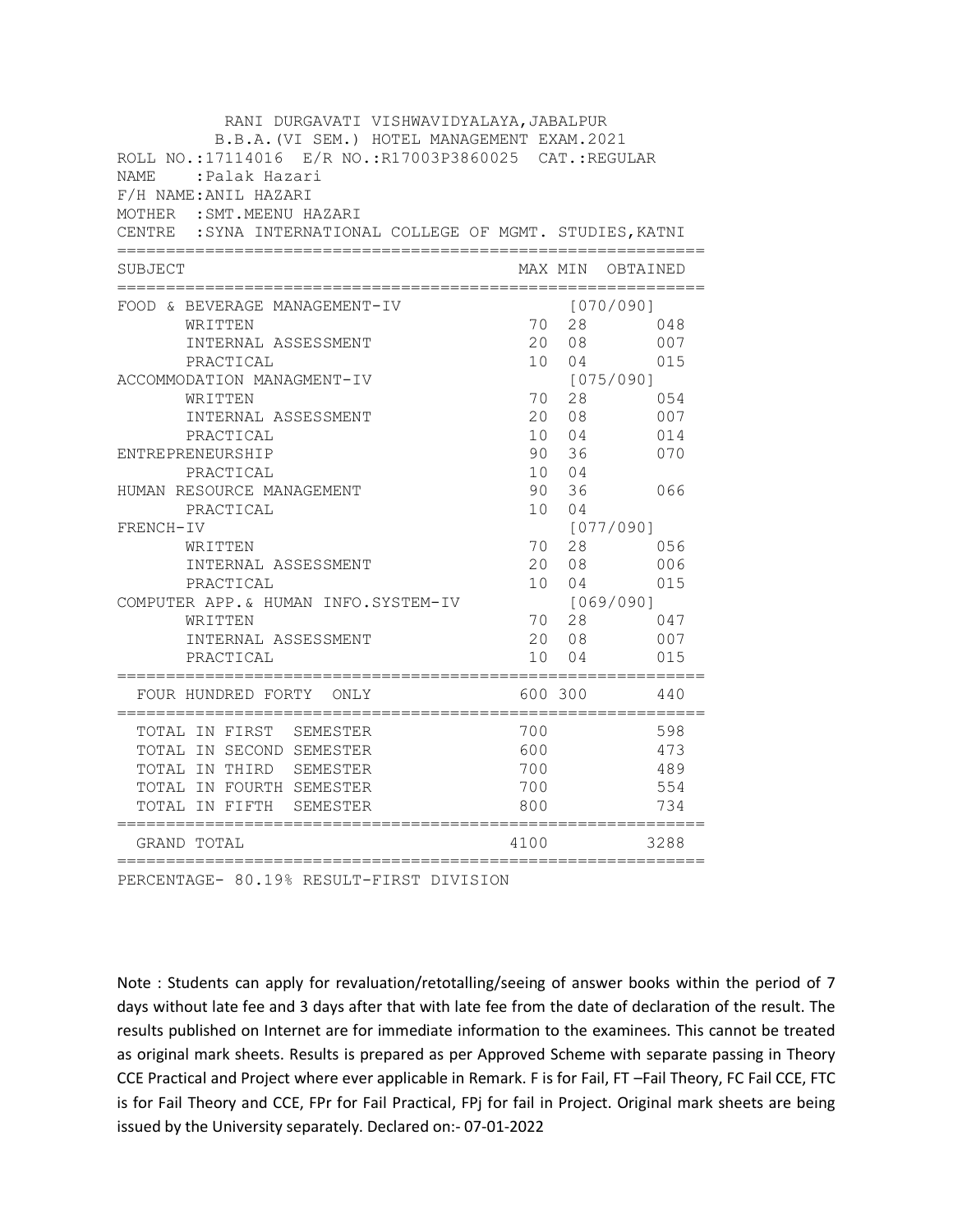| RANI DURGAVATI VISHWAVIDYALAYA, JABALPUR                    |      |             |            |
|-------------------------------------------------------------|------|-------------|------------|
| B.B.A. (VI SEM.) HOTEL MANAGEMENT EXAM. 2021                |      |             |            |
| ROLL NO.:17114018 E/R NO.:R17003P3860046 CAT.:REGULAR       |      |             |            |
| : Pragati Wadhwani<br>NAME                                  |      |             |            |
| F/H NAME: SUNEEL WADHWANI                                   |      |             |            |
| MOTHER : SMT. KOMAL                                         |      |             |            |
| CENTRE : SYNA INTERNATIONAL COLLEGE OF MGMT. STUDIES, KATNI |      |             |            |
| SUBJECT                                                     |      | MAX MIN     | OBTAINED   |
| FOOD & BEVERAGE MANAGEMENT-IV                               |      |             | [079/090]  |
| WRITTEN                                                     | 70   | 28          | 054        |
| INTERNAL ASSESSMENT                                         | 20   | 08          | 008        |
| PRACTICAL                                                   | 10   | 04          | 017        |
| ACCOMMODATION MANAGMENT-IV                                  |      |             | [082/090]  |
| WRITTEN                                                     |      | 70 28       | 060        |
| INTERNAL ASSESSMENT                                         |      | 20 08       | 006        |
| PRACTICAL                                                   |      | 10 04       | 016        |
| ENTREPRENEURSHIP                                            |      | 90 36       | 066        |
| PRACTICAL                                                   |      | 10 04       |            |
| HUMAN RESOURCE MANAGEMENT                                   |      | 90 36       | 060        |
| PRACTICAL                                                   |      | 10 04       |            |
| FRENCH-IV                                                   |      |             | [074/090]  |
| WRITTEN<br>INTERNAL ASSESSMENT                              | 70   | 28<br>20 08 | 055<br>006 |
| PRACTICAL                                                   |      | 10 04       | 013        |
| COMPUTER APP. & HUMAN INFO. SYSTEM-IV                       |      |             | [074/090]  |
| WRITTEN                                                     |      | 70 28       | 054        |
| INTERNAL ASSESSMENT                                         |      | 20 08       | 006        |
| PRACTICAL                                                   | 10   | 04          | 014        |
| FOUR HUNDRED FORTY EIGHT ONLY                               |      | 600 300     | 448        |
| TOTAL IN FIRST SEMESTER                                     | 700  |             | 542        |
| TOTAL IN SECOND SEMESTER                                    | 600  |             | 444        |
| TOTAL IN THIRD SEMESTER                                     | 700  |             | 477        |
| TOTAL IN FOURTH SEMESTER                                    | 700  |             | 505        |
| TOTAL IN FIFTH<br>SEMESTER                                  | 800  |             | 680        |
| ======================<br>GRAND TOTAL                       | 4100 |             | 3096       |

PERCENTAGE- 75.51% RESULT-FIRST DIVISION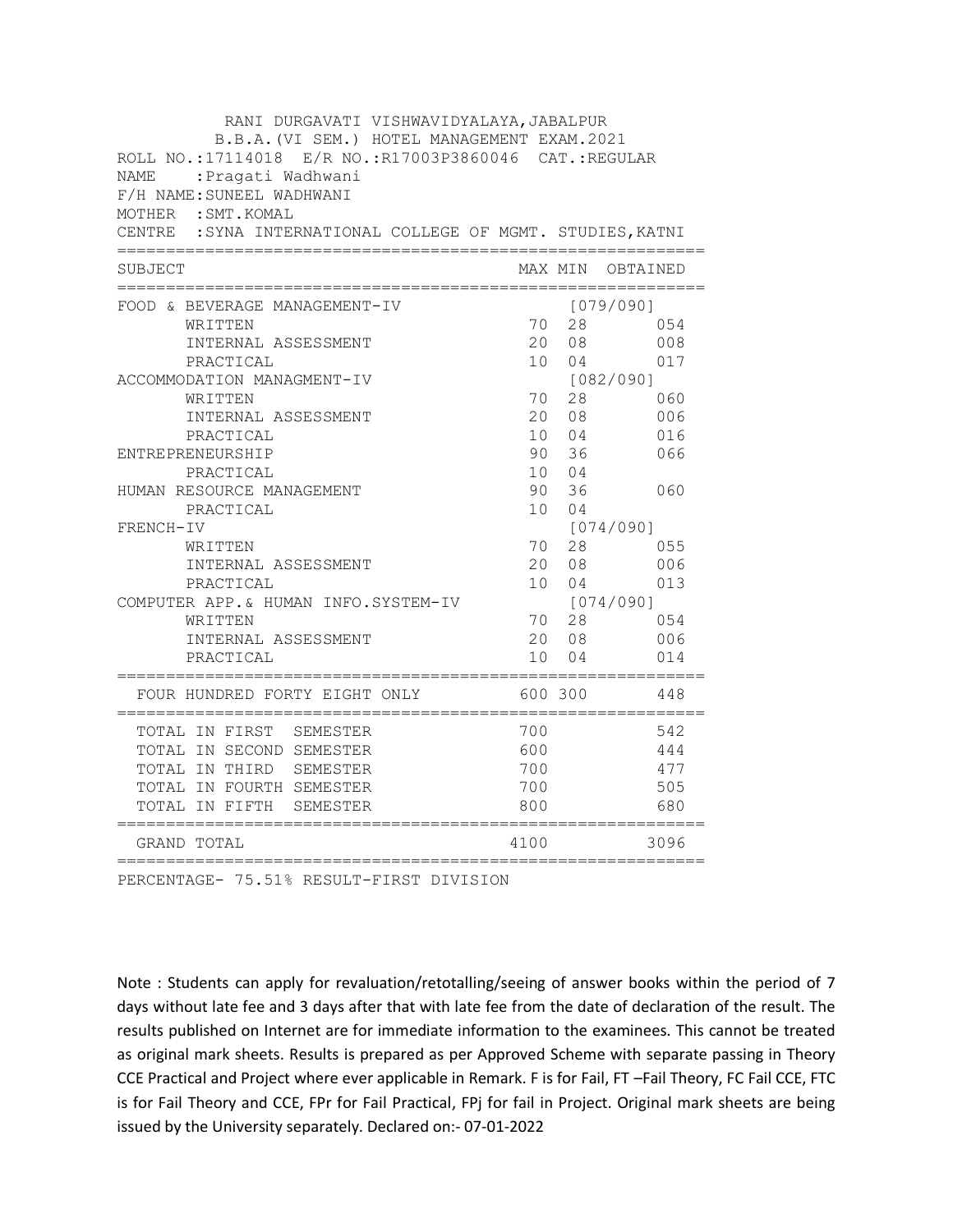| RANI DURGAVATI VISHWAVIDYALAYA, JABALPUR                                                              |                 |         |                  |
|-------------------------------------------------------------------------------------------------------|-----------------|---------|------------------|
| B.B.A. (VI SEM.) HOTEL MANAGEMENT EXAM. 2021<br>ROLL NO.:17114019 E/R NO.:R17003P3860052 CAT.:REGULAR |                 |         |                  |
|                                                                                                       |                 |         |                  |
| NAME<br>:Rishabh Mishra                                                                               |                 |         |                  |
| F/H NAME: KRISHNA MISHRA                                                                              |                 |         |                  |
| MOTHER : SMT. KIRTI MISHRA<br>CENTRE : SYNA INTERNATIONAL COLLEGE OF MGMT. STUDIES, KATNI             |                 |         |                  |
|                                                                                                       |                 |         |                  |
| SUBJECT                                                                                               |                 |         | MAX MIN OBTAINED |
| FOOD & BEVERAGE MANAGEMENT-IV                                                                         |                 |         | [069/090]        |
| WRITTEN                                                                                               | 70              | 28      | 047              |
| INTERNAL ASSESSMENT                                                                                   | 20              | 08      | 006              |
| PRACTICAL                                                                                             | 10 <sup>1</sup> | 04      | 016              |
| ACCOMMODATION MANAGMENT-IV                                                                            |                 |         | [066/090]        |
| WRITTEN                                                                                               | 70              | 28      | 046              |
| INTERNAL ASSESSMENT                                                                                   | 20              | 08      | 006              |
| PRACTICAL                                                                                             |                 | 10 04   | 014              |
| ENTREPRENEURSHIP                                                                                      | 90              | 36      | 060              |
| PRACTICAL                                                                                             |                 | 10 04   |                  |
| HUMAN RESOURCE MANAGEMENT                                                                             | 90              | 36      | 060              |
| PRACTICAL                                                                                             | 10              | 04      |                  |
| FRENCH-IV                                                                                             |                 | 28      | [068/090]<br>050 |
| WRITTEN<br>INTERNAL ASSESSMENT                                                                        | 70<br>20        | 08      | 006              |
| PRACTICAL                                                                                             | 10              | 04      | 012              |
| COMPUTER APP.& HUMAN INFO.SYSTEM-IV                                                                   |                 |         | [059/090]        |
| WRITTEN                                                                                               | 70              | 28      | 040              |
| INTERNAL ASSESSMENT                                                                                   | 20              | 08      | 006              |
| PRACTICAL                                                                                             | 10              | 04      | 013              |
| THREE HUNDRED NINETY FOUR ONLY                                                                        |                 | 600 300 | 394              |
| TOTAL IN FIRST SEMESTER                                                                               | 700             |         | 509              |
| TOTAL IN SECOND SEMESTER                                                                              | 600             |         | 399              |
| TOTAL IN THIRD SEMESTER                                                                               | 700             |         | 438              |
| TOTAL IN FOURTH SEMESTER                                                                              | 700             |         | 495              |
| TOTAL IN FIFTH SEMESTER<br>======================                                                     | 800             |         | 655              |
| GRAND TOTAL                                                                                           | 4100            |         | 2890             |

PERCENTAGE- 70.48% RESULT-FIRST DIVISION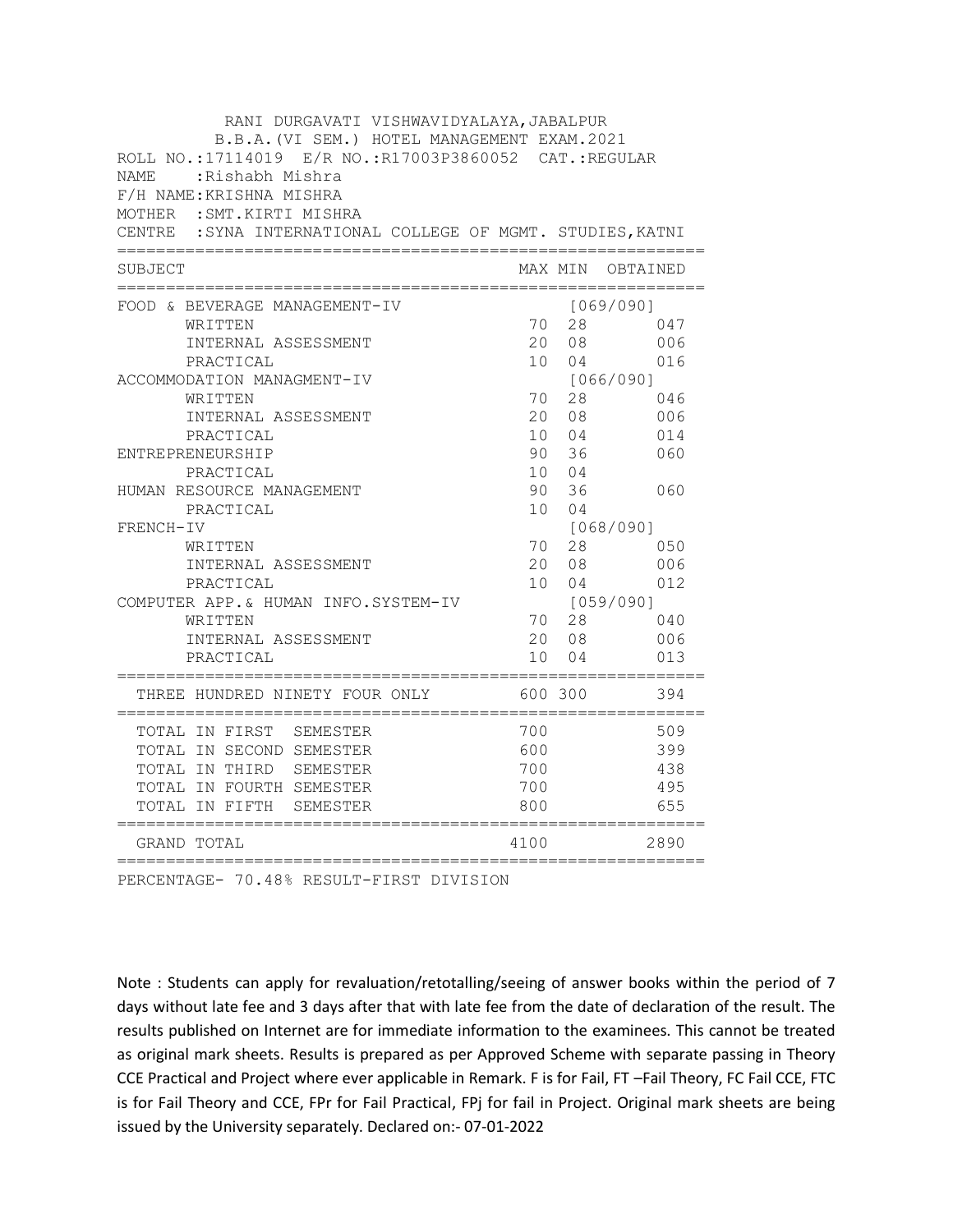| RANI DURGAVATI VISHWAVIDYALAYA, JABALPUR                                                   |                 |                |                  |
|--------------------------------------------------------------------------------------------|-----------------|----------------|------------------|
| B.B.A. (VI SEM.) HOTEL MANAGEMENT EXAM. 2021                                               |                 |                |                  |
| ROLL NO.:17114020 E/R NO.:R17003P3860030 CAT.:REGULAR                                      |                 |                |                  |
| <b>NAME</b><br>:Riya Bhomia                                                                |                 |                |                  |
| F/H NAME: PRAKASH BHOMIA                                                                   |                 |                |                  |
| MOTHER : SMT. KAVITA BHOMIA<br>CENTRE : SYNA INTERNATIONAL COLLEGE OF MGMT. STUDIES, KATNI |                 |                |                  |
|                                                                                            |                 |                |                  |
| SUBJECT                                                                                    |                 |                | MAX MIN OBTAINED |
| FOOD & BEVERAGE MANAGEMENT-IV                                                              |                 |                | [071/090]        |
| WRITTEN                                                                                    | 70              | 28             | 049              |
| INTERNAL ASSESSMENT                                                                        | 20              | 08             | 007              |
| PRACTICAL                                                                                  | 10 <sup>1</sup> | 04             | 015              |
| ACCOMMODATION MANAGMENT-IV                                                                 |                 |                | [059/090]        |
| WRITTEN                                                                                    | 70              | 28             | 040              |
| INTERNAL ASSESSMENT                                                                        | 20              | 08             | 006              |
| PRACTICAL                                                                                  | 10              | 04             | 013              |
| ENTREPRENEURSHIP                                                                           | 90              | 36             | 056              |
| PRACTICAL                                                                                  | 10 <sup>1</sup> | 04             |                  |
| HUMAN RESOURCE MANAGEMENT                                                                  | 90              | 36             | 049              |
| PRACTICAL                                                                                  | 10              | 04             |                  |
| FRENCH-IV                                                                                  |                 |                | [068/090]        |
| WRITTEN                                                                                    | 70              | 28             | 049              |
| INTERNAL ASSESSMENT                                                                        | 20              | 08             | 006              |
| PRACTICAL                                                                                  | 10              | 04             | 013              |
| COMPUTER APP.& HUMAN INFO.SYSTEM-IV                                                        |                 |                | [059/090]        |
| WRITTEN                                                                                    | 70              | 28             | 040              |
| INTERNAL ASSESSMENT                                                                        | 20<br>10        | 08             | 006              |
| PRACTICAL                                                                                  |                 | 0 <sub>4</sub> | 013              |
| THREE HUNDRED SEVENTY FOUR ONLY                                                            |                 | 600 300        | 374              |
| TOTAL IN FIRST SEMESTER                                                                    | 700             |                | 558              |
| TOTAL IN SECOND SEMESTER                                                                   | 600             |                | 445              |
| TOTAL IN THIRD SEMESTER                                                                    | 700             |                | 438              |
| TOTAL IN FOURTH SEMESTER                                                                   | 700             |                | 490              |
| TOTAL IN FIFTH<br>SEMESTER                                                                 | 800             |                | 696              |
| =====================<br>GRAND TOTAL                                                       | 4100            |                | 3001             |

PERCENTAGE- 73.19% RESULT-FIRST DIVISION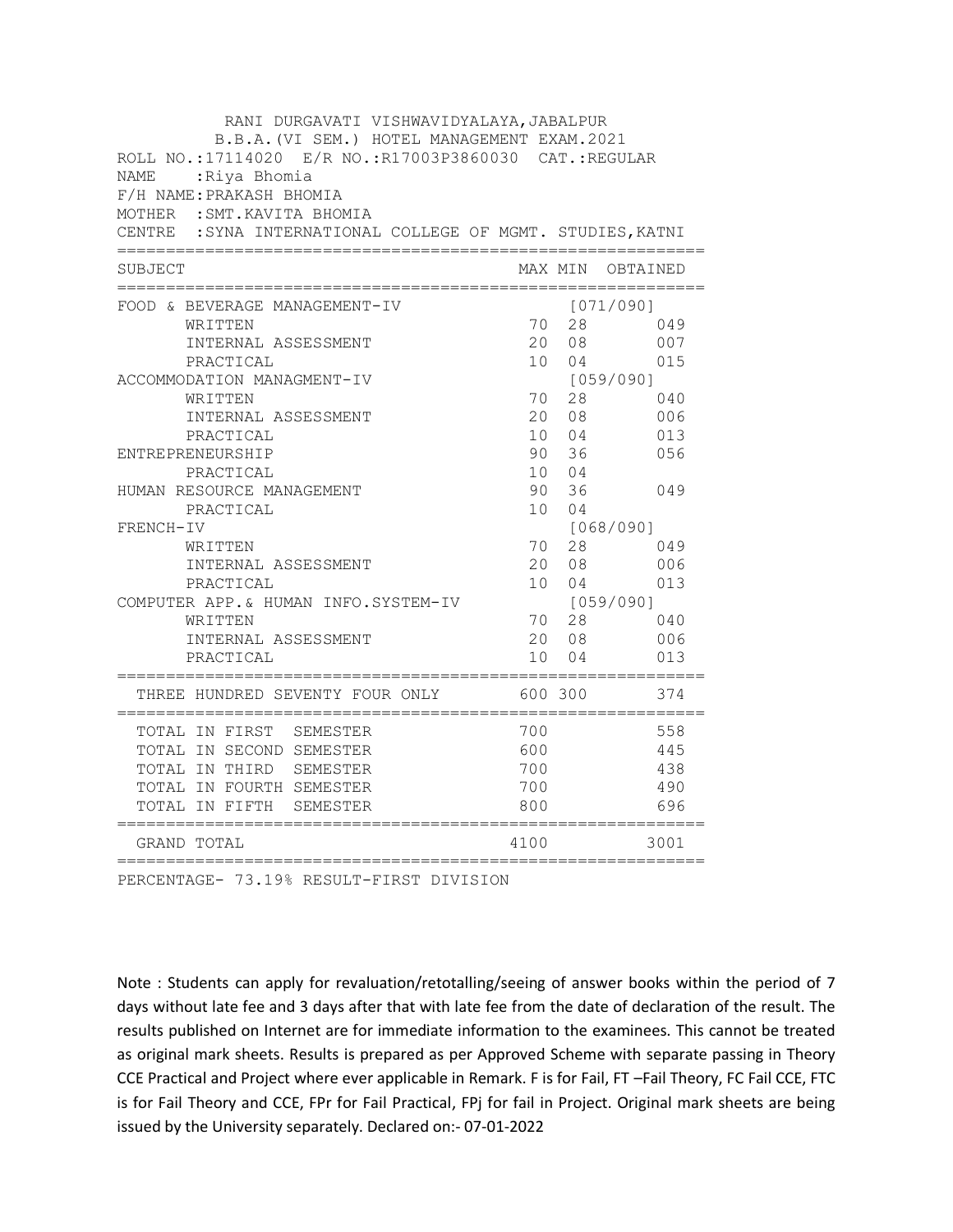| RANI DURGAVATI VISHWAVIDYALAYA, JABALPUR                                                              |                 |                      |            |
|-------------------------------------------------------------------------------------------------------|-----------------|----------------------|------------|
| B.B.A. (VI SEM.) HOTEL MANAGEMENT EXAM. 2021<br>ROLL NO.:17114022 E/R NO.:R17003P3860043 CAT.:REGULAR |                 |                      |            |
| :Saiyad Haider Ali<br><b>NAME</b>                                                                     |                 |                      |            |
| F/H NAME: MOHAMMAD ALI                                                                                |                 |                      |            |
| MOTHER : SMT. MEHROON NISHA                                                                           |                 |                      |            |
| CENTRE : SYNA INTERNATIONAL COLLEGE OF MGMT. STUDIES, KATNI                                           |                 |                      |            |
| SUBJECT                                                                                               |                 | MAX MIN              | OBTAINED   |
| FOOD & BEVERAGE MANAGEMENT-IV                                                                         |                 |                      | [077/090]  |
| WRITTEN                                                                                               | 70              | 28                   | 055        |
| INTERNAL ASSESSMENT                                                                                   | 20              | 08                   | 007        |
| PRACTICAL                                                                                             | 10 <sup>1</sup> | 04                   | 015        |
| ACCOMMODATION MANAGMENT-IV                                                                            |                 |                      | [075/090]  |
| WRITTEN                                                                                               | 70<br>20        | 28                   | 056        |
| INTERNAL ASSESSMENT<br>PRACTICAL                                                                      | 10              | 08<br>04             | 006<br>013 |
| ENTREPRENEURSHIP                                                                                      | 90              | 36                   | 058        |
| PRACTICAL                                                                                             | 10 <sup>1</sup> | 04                   |            |
| HUMAN RESOURCE MANAGEMENT                                                                             | 90              | 36                   | 058        |
| PRACTICAL                                                                                             | 10              | 04                   |            |
| FRENCH-IV                                                                                             |                 |                      | [071/090]  |
| WRITTEN                                                                                               | 70              | 28                   | 052        |
| INTERNAL ASSESSMENT                                                                                   | 20              | 08                   | 006        |
| PRACTICAL                                                                                             | 10 <sup>1</sup> | 04                   | 013        |
| COMPUTER APP. & HUMAN INFO.SYSTEM-IV                                                                  |                 |                      | [069/090]  |
| WRITTEN                                                                                               | 70              | 28                   | 050        |
| INTERNAL ASSESSMENT<br>PRACTICAL                                                                      | 20<br>10        | 08<br>0 <sub>4</sub> | 006<br>013 |
|                                                                                                       |                 |                      |            |
| FOUR HUNDRED TWENTY ONLY                                                                              |                 | 600 300              | 420        |
| TOTAL IN FIRST SEMESTER                                                                               | 700             |                      | 492        |
| TOTAL IN SECOND SEMESTER                                                                              | 600             |                      | 436        |
| TOTAL IN THIRD SEMESTER                                                                               | 700             |                      | 455        |
| TOTAL IN FOURTH SEMESTER                                                                              | 700             |                      | 468        |
| TOTAL IN FIFTH<br>SEMESTER<br>:====================                                                   | 800             |                      | 699        |
| GRAND TOTAL                                                                                           | 4100            |                      | 2970       |

PERCENTAGE- 72.43% RESULT-FIRST DIVISION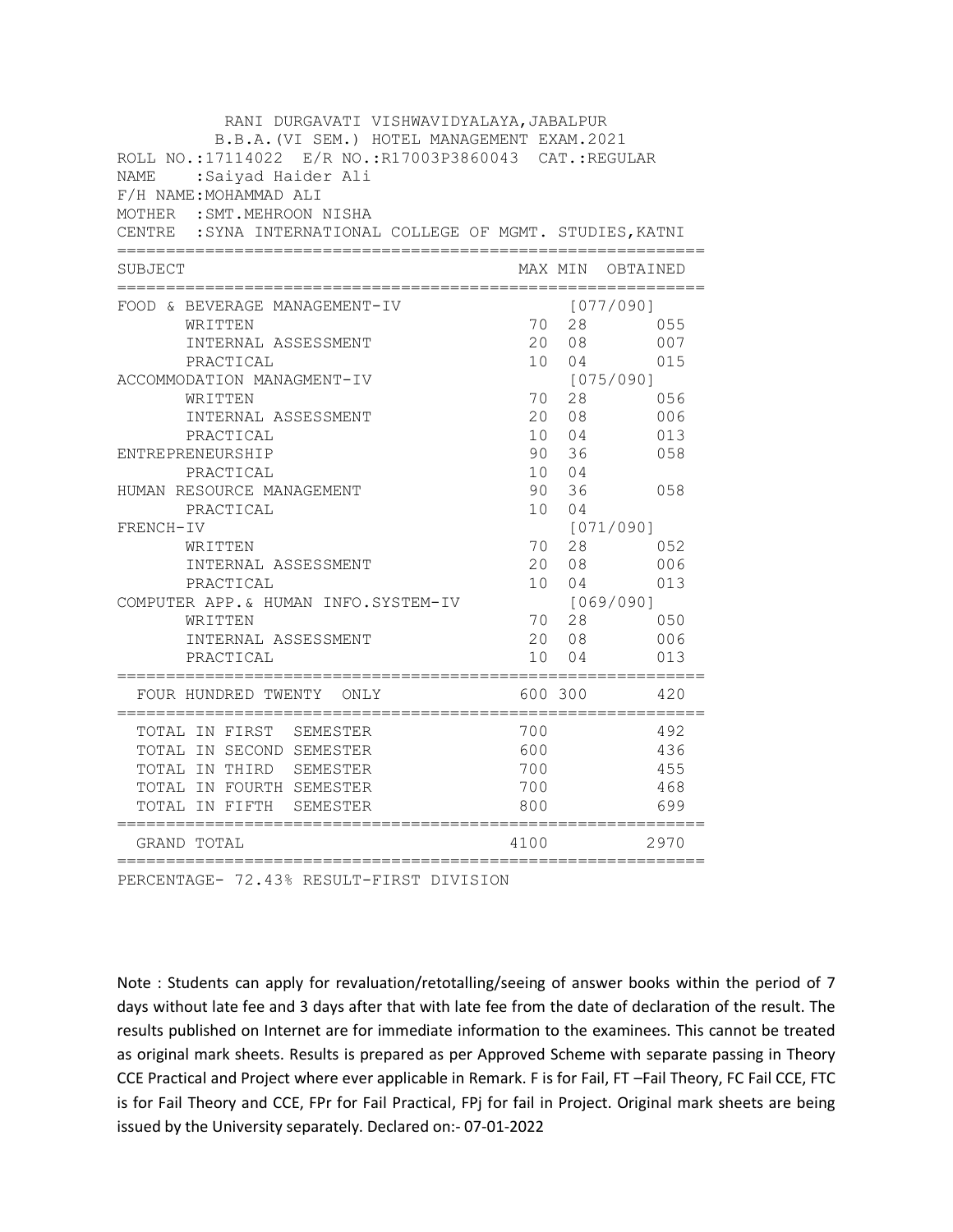| RANI DURGAVATI VISHWAVIDYALAYA, JABALPUR                                                              |                 |                      |                  |
|-------------------------------------------------------------------------------------------------------|-----------------|----------------------|------------------|
| B.B.A. (VI SEM.) HOTEL MANAGEMENT EXAM. 2021<br>ROLL NO.:17114023 E/R NO.:R17003P3860032 CAT.:REGULAR |                 |                      |                  |
| <b>NAME</b><br>:Saket Tiwari                                                                          |                 |                      |                  |
| F/H NAME: SUSHIL TIWARI                                                                               |                 |                      |                  |
| MOTHER : SMT. AARTI TIWARI                                                                            |                 |                      |                  |
| CENTRE : SYNA INTERNATIONAL COLLEGE OF MGMT. STUDIES, KATNI                                           |                 |                      |                  |
| SUBJECT                                                                                               |                 |                      | MAX MIN OBTAINED |
| FOOD & BEVERAGE MANAGEMENT-IV                                                                         |                 |                      | [070/090]        |
| WRITTEN                                                                                               | 70              | 28                   | 049              |
| INTERNAL ASSESSMENT                                                                                   | 20              | 08                   | 006              |
| PRACTICAL                                                                                             | 10 <sup>1</sup> | 04                   | 015              |
| ACCOMMODATION MANAGMENT-IV                                                                            |                 |                      | [067/090]        |
| WRITTEN                                                                                               | 70              | 28                   | 048              |
| INTERNAL ASSESSMENT                                                                                   | 20              | 08                   | 006              |
| PRACTICAL                                                                                             | 10              | 04                   | 013              |
| ENTREPRENEURSHIP                                                                                      | 90              | 36                   | 060              |
| PRACTICAL                                                                                             | 10 <sup>1</sup> | 04                   |                  |
| HUMAN RESOURCE MANAGEMENT<br>PRACTICAL                                                                | 90<br>10        | 36<br>0 <sub>4</sub> | 060              |
| FRENCH-IV                                                                                             |                 |                      | [069/090]        |
| WRITTEN                                                                                               | 70              | 28                   | 052              |
| INTERNAL ASSESSMENT                                                                                   | 20              | 08                   | 005              |
| PRACTICAL                                                                                             | 10 <sup>1</sup> | 04                   | 012              |
| COMPUTER APP.& HUMAN INFO.SYSTEM-IV                                                                   |                 |                      | [060/090]        |
| WRITTEN                                                                                               | 70              | 28                   | 041              |
| INTERNAL ASSESSMENT                                                                                   | 20              | 08                   | 006              |
| PRACTICAL                                                                                             | 10              | 04                   | 013              |
| THREE HUNDRED NINETY EIGHT ONLY                                                                       |                 | 600 300              | 398              |
| TOTAL IN FIRST SEMESTER                                                                               | 700             |                      | 525              |
| TOTAL IN SECOND SEMESTER                                                                              | 600             |                      | 406              |
| TOTAL IN THIRD SEMESTER                                                                               | 700             |                      | 419              |
| TOTAL IN FOURTH SEMESTER                                                                              | 700             |                      | 432              |
| TOTAL IN FIFTH SEMESTER<br>=====================                                                      | 800             |                      | 647              |
| GRAND TOTAL                                                                                           | 4100            |                      | 2827             |

PERCENTAGE- 68.95% RESULT-FIRST DIVISION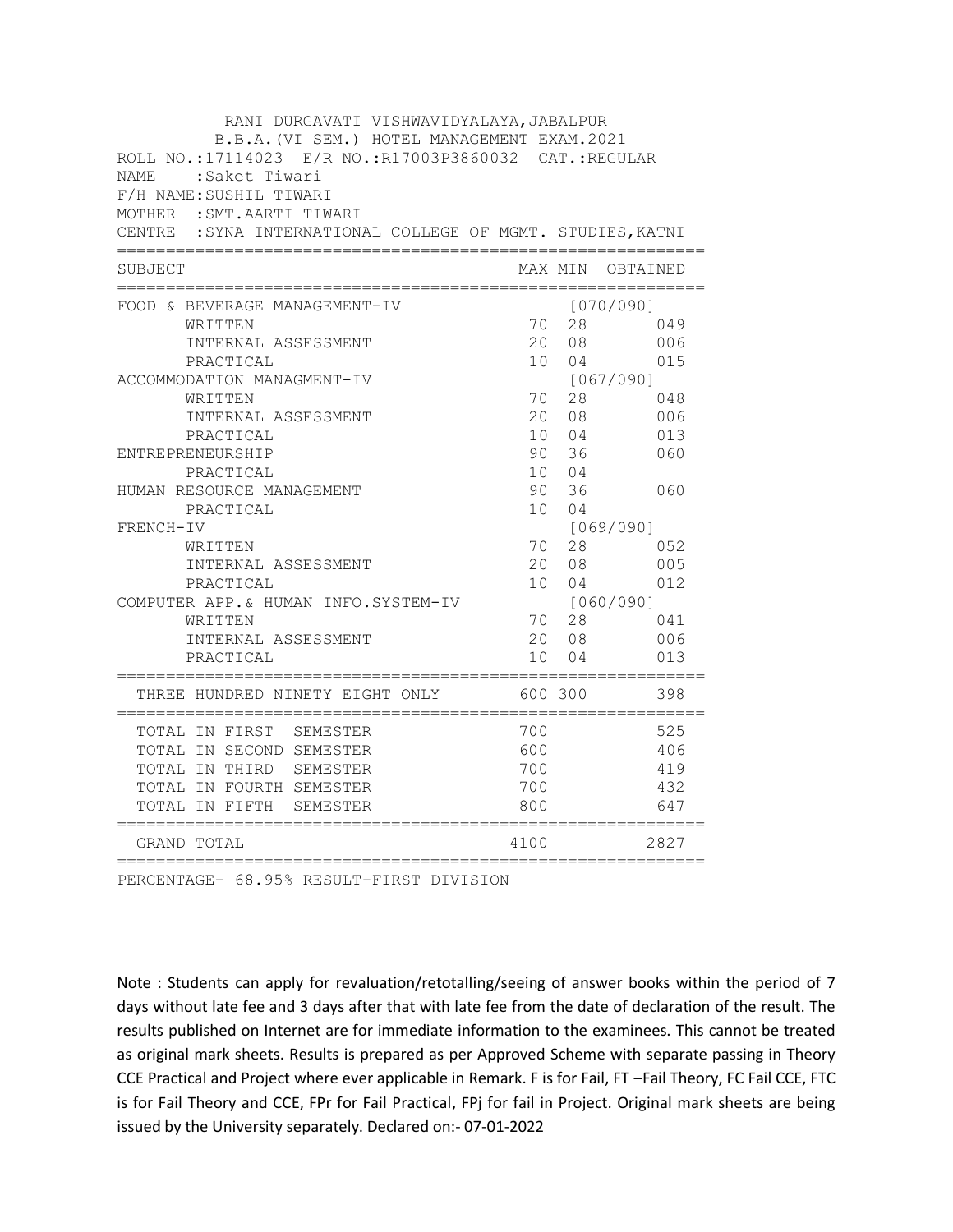| RANI DURGAVATI VISHWAVIDYALAYA, JABALPUR                    |                 |         |           |
|-------------------------------------------------------------|-----------------|---------|-----------|
| B.B.A. (VI SEM.) HOTEL MANAGEMENT EXAM. 2021                |                 |         |           |
| ROLL NO.:17114026 E/R NO.:R17003P3860023 CAT.:REGULAR       |                 |         |           |
| NAME<br>:Shashank Agrawal                                   |                 |         |           |
| F/H NAME: SUBHAS AGRAWAL                                    |                 |         |           |
| MOTHER : SMT. KIRAN AGRAWAL                                 |                 |         |           |
| CENTRE : SYNA INTERNATIONAL COLLEGE OF MGMT. STUDIES, KATNI |                 |         |           |
| SUBJECT                                                     |                 | MAX MIN | OBTAINED  |
| FOOD & BEVERAGE MANAGEMENT-IV                               |                 |         | [069/090] |
| WRITTEN                                                     | 70              | 28      | 047       |
| INTERNAL ASSESSMENT                                         | 20              | 08      | 006       |
| PRACTICAL                                                   | 10              | 04      | 016       |
| ACCOMMODATION MANAGMENT-IV                                  |                 |         | [062/090] |
| WRITTEN                                                     | 70              | 28      | 043       |
| INTERNAL ASSESSMENT                                         | 20              | 08      | 006       |
| PRACTICAL                                                   | 10              | 04      | 013       |
| ENTREPRENEURSHIP                                            | 90              | 36      | 059       |
| PRACTICAL                                                   | 10 <sup>1</sup> | 04      |           |
| HUMAN RESOURCE MANAGEMENT                                   | 90              | 36      | 0.54      |
| PRACTICAL                                                   | 10              | 04      |           |
| FRENCH-IV                                                   |                 |         | [074/090] |
| WRITTEN                                                     | 70              | 28      | 057       |
| INTERNAL ASSESSMENT                                         | $20 -$          | 08      | 005       |
| PRACTICAL                                                   | 10              | 04      | 012       |
| COMPUTER APP. & HUMAN INFO. SYSTEM-IV                       |                 |         | [048/090] |
| WRITTEN                                                     | 70              | 28      | 030       |
| INTERNAL ASSESSMENT                                         | 20              | 08      | 006       |
| PRACTICAL                                                   | 10              | 04      | 012       |
| THREE HUNDRED SEVENTY EIGHT ONLY                            |                 | 600 300 | 378       |
| TOTAL IN FIRST SEMESTER                                     | 700             |         | 472       |
| TOTAL IN SECOND SEMESTER                                    | 600             |         | 393       |
| TOTAL IN THIRD SEMESTER                                     | 700             |         | 378       |
| TOTAL IN FOURTH SEMESTER                                    | 700             |         | 393       |
| TOTAL IN FIFTH<br>SEMESTER                                  | 800             |         | 668       |
| =========================<br>GRAND TOTAL                    | 4100            |         | 2682      |

PERCENTAGE- 65.41% RESULT-FIRST DIVISION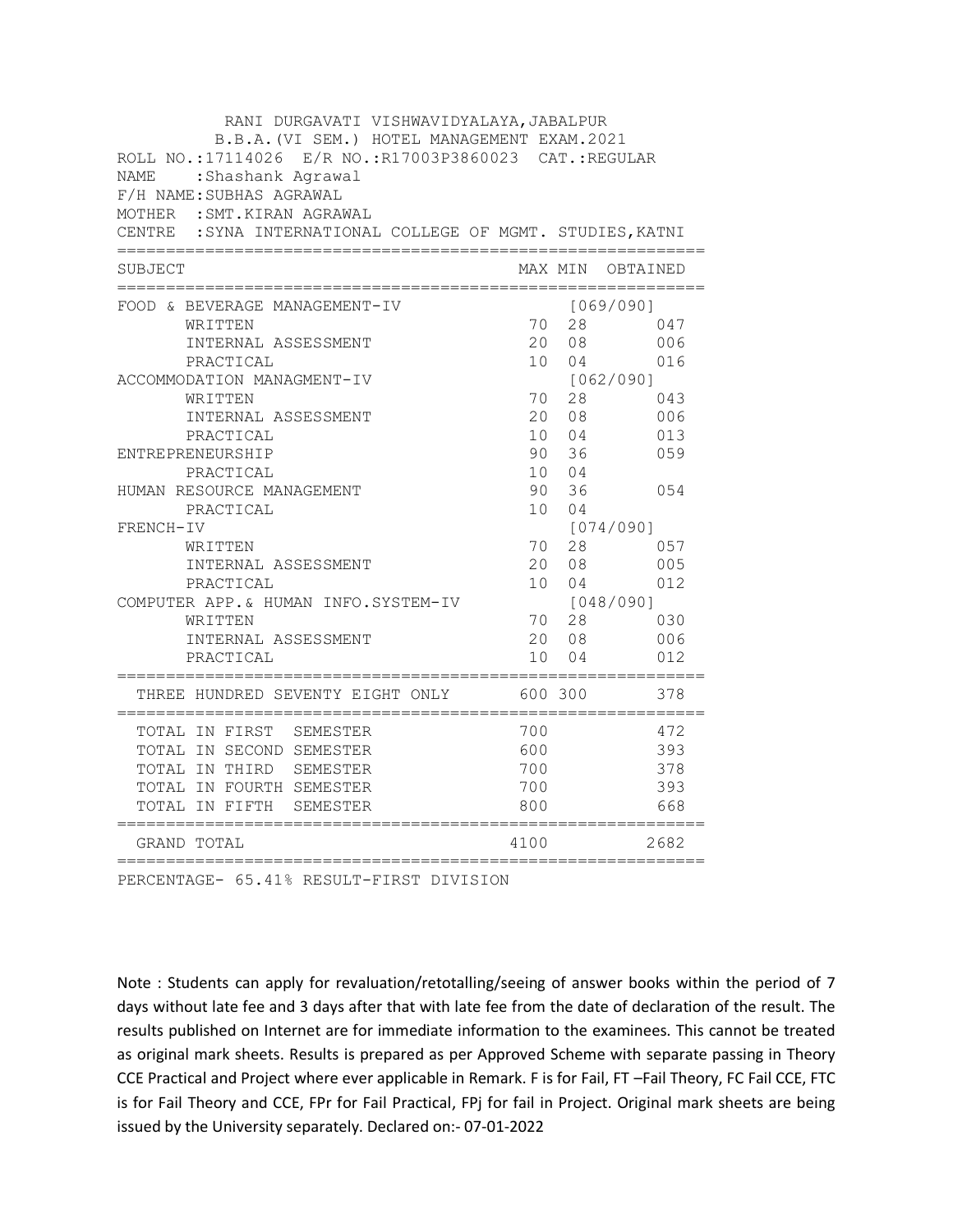| RANI DURGAVATI VISHWAVIDYALAYA, JABALPUR                                                              |                 |             |                                     |
|-------------------------------------------------------------------------------------------------------|-----------------|-------------|-------------------------------------|
| B.B.A. (VI SEM.) HOTEL MANAGEMENT EXAM. 2021<br>ROLL NO.:17114027 E/R NO.:R17003P3860036 CAT.:REGULAR |                 |             |                                     |
| <b>NAME</b><br>:Shivam Kumar Haldkar                                                                  |                 |             |                                     |
| F/H NAME: SUNIL KUMAR                                                                                 |                 |             |                                     |
| MOTHER : SMT. PAWAN KUMARI                                                                            |                 |             |                                     |
| CENTRE : SYNA INTERNATIONAL COLLEGE OF MGMT. STUDIES, KATNI                                           |                 |             |                                     |
| SUBJECT                                                                                               |                 | MAX MIN     | OBTAINED                            |
| FOOD & BEVERAGE MANAGEMENT-IV                                                                         |                 |             | [069/090]                           |
| WRITTEN                                                                                               | 70              | 28          | 048                                 |
| INTERNAL ASSESSMENT                                                                                   | 20              | 08          | 006                                 |
| PRACTICAL                                                                                             | 10 <sup>1</sup> | 04          | 015                                 |
| ACCOMMODATION MANAGMENT-IV                                                                            |                 |             | [068/090]                           |
| WRITTEN                                                                                               | 70              | 28          | 049                                 |
| INTERNAL ASSESSMENT                                                                                   |                 | 20 08       | 006                                 |
| PRACTICAL                                                                                             |                 | 10 04       | 013                                 |
| ENTREPRENEURSHIP                                                                                      | 90              | 36          | 071                                 |
| PRACTICAL                                                                                             |                 | 10 04       |                                     |
| HUMAN RESOURCE MANAGEMENT                                                                             | 90              | 36          | 056                                 |
| PRACTICAL                                                                                             | 10              | 04          |                                     |
| FRENCH-IV                                                                                             |                 |             | [067/090]                           |
| WRITTEN<br>INTERNAL ASSESSMENT                                                                        | 70              | 28<br>20 08 | 050<br>005                          |
| PRACTICAL                                                                                             |                 | 10 04       | 012                                 |
| COMPUTER APP.& HUMAN INFO.SYSTEM-IV                                                                   |                 |             | [062/090]                           |
| WRITTEN                                                                                               | 70              | 28          | 044                                 |
| INTERNAL ASSESSMENT                                                                                   |                 | 20 08       | 006                                 |
| PRACTICAL                                                                                             | 10              | 04          | 012                                 |
| ==================================<br>FOUR HUNDRED FIVE ONLY                                          |                 | 600 300     | ----------------------------<br>405 |
| TOTAL IN FIRST SEMESTER                                                                               | 700             |             | 408                                 |
| TOTAL IN SECOND SEMESTER                                                                              | 600             |             | 319                                 |
| TOTAL IN THIRD SEMESTER                                                                               | 700             |             | 407                                 |
| TOTAL IN FOURTH SEMESTER                                                                              | 700             |             | 400                                 |
| TOTAL IN FIFTH<br>SEMESTER<br>=====================                                                   | 800             |             | 669                                 |
| GRAND TOTAL                                                                                           | 4100            |             | 2608                                |

PERCENTAGE- 63.60% RESULT-FIRST DIVISION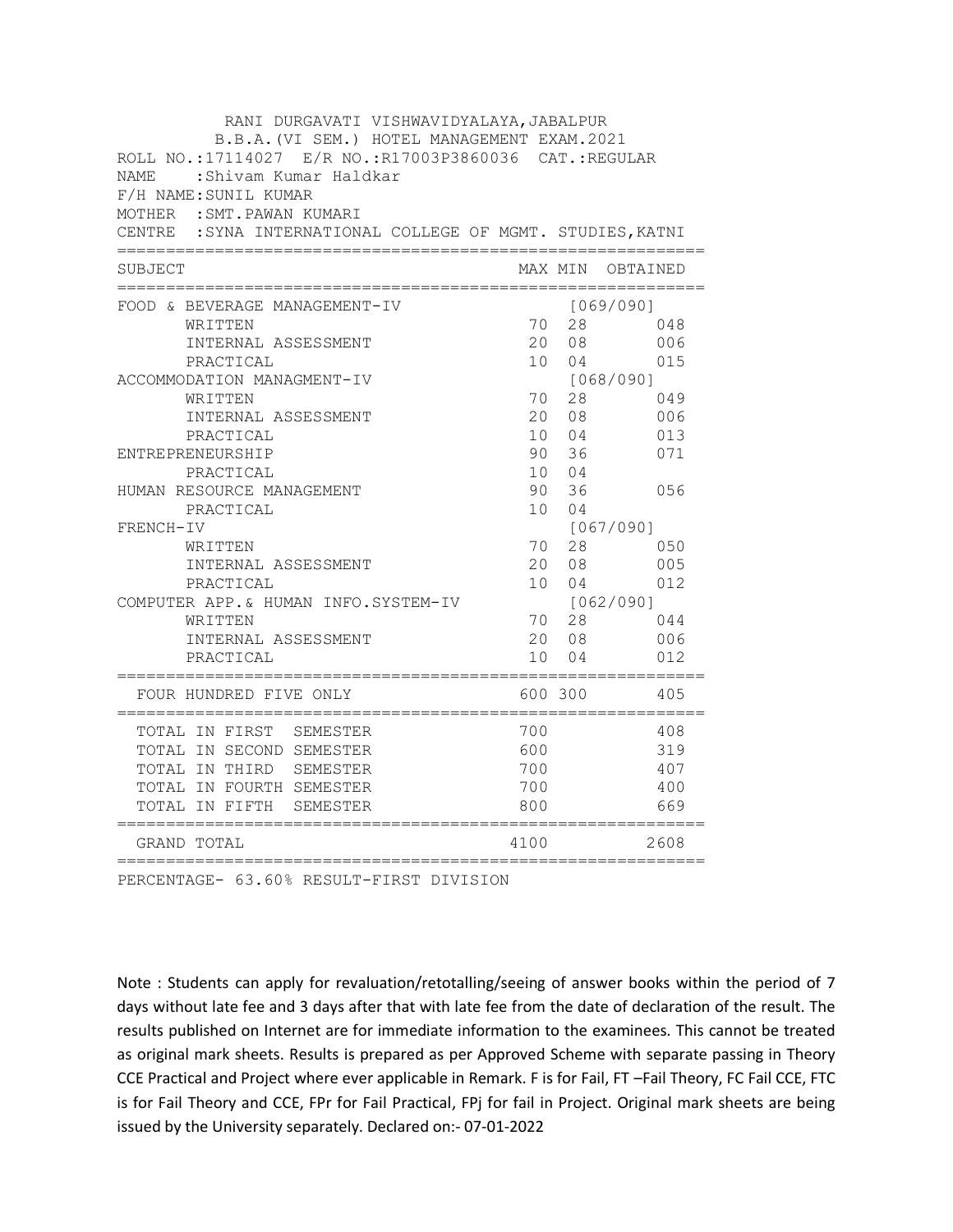| RANI DURGAVATI VISHWAVIDYALAYA, JABALPUR                                                              |                 |                |                  |
|-------------------------------------------------------------------------------------------------------|-----------------|----------------|------------------|
| B.B.A. (VI SEM.) HOTEL MANAGEMENT EXAM. 2021<br>ROLL NO.:17114028 E/R NO.:R17003P3860035 CAT.:REGULAR |                 |                |                  |
| NAME<br>:Siddharth Parihar                                                                            |                 |                |                  |
| F/H NAME: PRABHAKAR SINGH PARIHAR                                                                     |                 |                |                  |
| MOTHER : SMT. PRATIBHA SINGH PARIHAR                                                                  |                 |                |                  |
| CENTRE : SYNA INTERNATIONAL COLLEGE OF MGMT. STUDIES, KATNI                                           |                 |                |                  |
|                                                                                                       |                 |                |                  |
| SUBJECT                                                                                               |                 |                | MAX MIN OBTAINED |
| FOOD & BEVERAGE MANAGEMENT-IV                                                                         |                 |                | [070/090]        |
| WRITTEN                                                                                               | 70              | 28             | 047              |
| INTERNAL ASSESSMENT                                                                                   | 20              | 08             | 007              |
| PRACTICAL                                                                                             | 10 <sup>1</sup> | 04             | 016              |
| ACCOMMODATION MANAGMENT-IV                                                                            |                 |                | [073/090]        |
| WRITTEN                                                                                               | 70              | 28             | 053              |
| INTERNAL ASSESSMENT                                                                                   | 20              | 08             | 007              |
| PRACTICAL                                                                                             | 10              | 04             | 013              |
| ENTREPRENEURSHIP                                                                                      | 90              | 36             | 073              |
| PRACTICAL                                                                                             | 10 <sup>1</sup> | 04             |                  |
| HUMAN RESOURCE MANAGEMENT                                                                             | 90              | 36<br>04       | 060              |
| PRACTICAL<br>FRENCH-IV                                                                                | 10              |                | [074/090]        |
| WRITTEN                                                                                               | 70              | 28             | 054              |
| INTERNAL ASSESSMENT                                                                                   | 20              | 08             | 006              |
| PRACTICAL                                                                                             | 10 <sup>1</sup> | 04             | 014              |
| COMPUTER APP.& HUMAN INFO.SYSTEM-IV                                                                   |                 |                | [064/090]        |
| WRITTEN                                                                                               | 70              | 28             | 042              |
| INTERNAL ASSESSMENT                                                                                   | 20              | 08             | 007              |
| PRACTICAL                                                                                             | 10              | 0 <sub>4</sub> | 015              |
| FOUR HUNDRED TWENTY SEVEN ONLY                                                                        |                 | 600 300        | 427              |
| TOTAL IN FIRST SEMESTER                                                                               | 700             |                | 551              |
| TOTAL IN SECOND SEMESTER                                                                              | 600             |                | 454              |
| TOTAL IN THIRD SEMESTER                                                                               | 700             |                | 470              |
| TOTAL IN FOURTH SEMESTER                                                                              | 700             |                | 479              |
| TOTAL IN FIFTH<br>SEMESTER<br>=====================                                                   | 800             |                | 711              |
| GRAND TOTAL                                                                                           | 4100            |                | 3092             |

PERCENTAGE- 75.41% RESULT-FIRST DIVISION